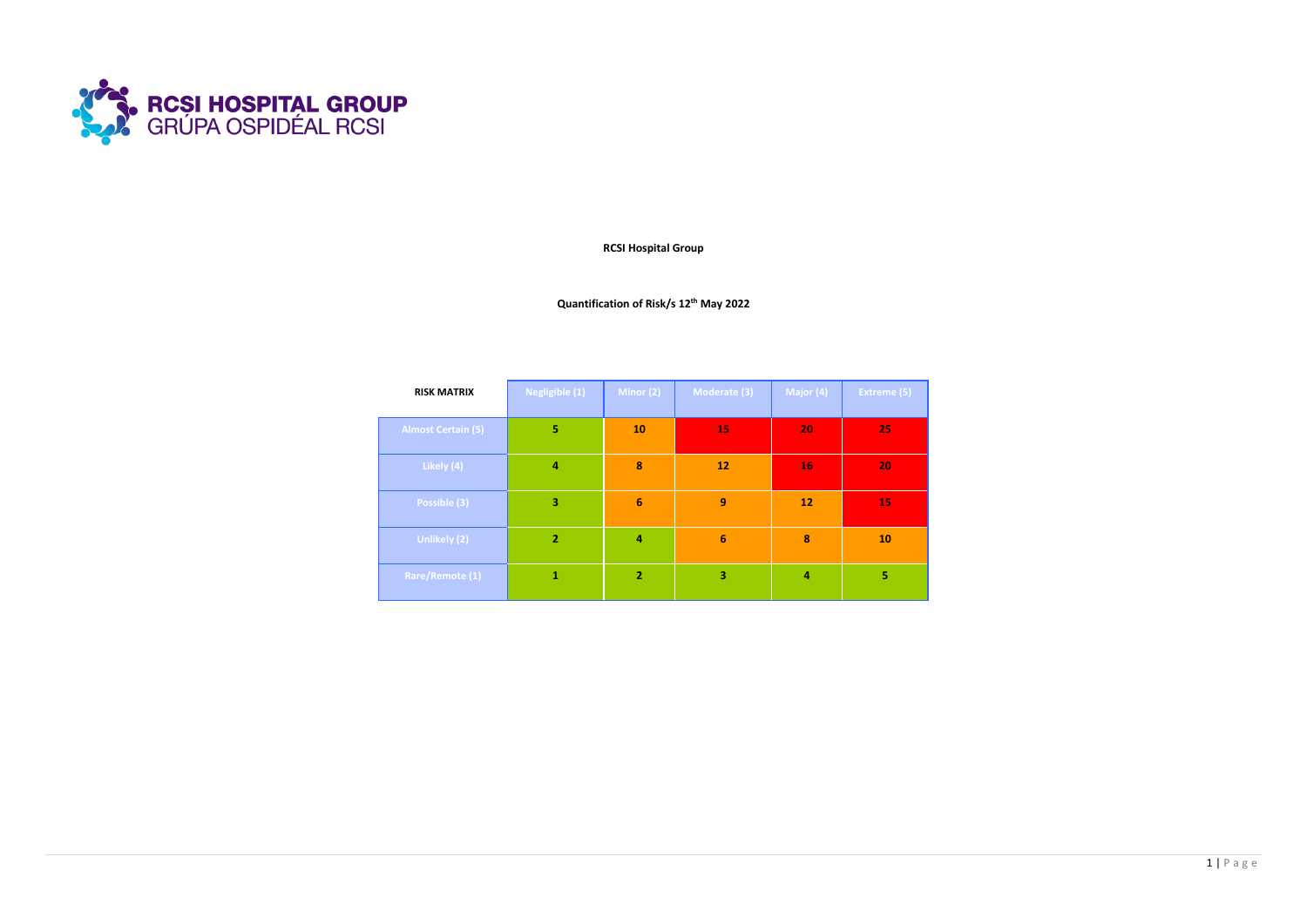

**Executive Summary**

#### **Purpose**

The purpose of this risk register is to enable the RCSI Hospital Group to be better prepared for the potential realization of risks, following an analysis of the impact and management of those risks.

## **Definition of risk**

Risk is the effect of uncertainty on objectives. It is measured in terms of likelihood x impact. In the context of healthcare, it is any condition or circumstance which may impact on the achievement of objectives and/or ha the day-to-day operations and patient care. This includes failing to maximise any opportunity that would help the service meet its objectives.

Risk management is a means of identifying, assessing, prioritizing and controlling risks across an organization, with a coordinated and cost-effective application of resources to minimize, monitor, and control the probabil events or to maximize the realization of opportunities.

# **The need for an Organization-wide framework and top-level risk register**

Risk management is a cultural and behavioural issue and requires substantial effort and investment in advocacy, communication and on-the-job training. It requires changes in managers' attitudes and practices; effective cha culture stem from the attitudes and practices of senior staff (WHO, 2013). Facilitating this process will be an important part of the work of the Quality and Safety Directorate of the RCSI Hospitals Group.

#### **A risk management culture**

Risks are identified, described and the impact of each is outlined with controls outlined for each individual risk identified. The additional controls required to manage each identified risk are stated. In this document ri of capacity, capability and culture. Risks are identified and linked to the National Standards for Safer Better Healthcare (NSSBH) 2012, HIQA. The following structure is utilised,

# **Risk assessment and prioritization**

Risk is assessed utilising the Impact, Cause, Context (ICC) approach. The RCSI Hospitals Group (HG) regularly reviews risks throughout the HG. Each Risk is risk rated according to the HSE Risk Matrix.

## **Structure of the risk register**

| Capacity/Capability/Culture   NSSBH Standard | <b>Risk</b> | <sup>1</sup> Description | Impact | <b>Risk</b> | <b>Specific to</b> | <b>Controls (Current)</b> | <b>Further Actions</b> |
|----------------------------------------------|-------------|--------------------------|--------|-------------|--------------------|---------------------------|------------------------|
|                                              |             |                          |        | Rating      | (National Group    |                           | Required to mitigate   |
|                                              |             |                          |        |             | Hospital)          |                           | <b>Risk</b>            |

### **Monitoring and Escalation of Risk**

Risks are reviewed utilising the Create, Replace, and Update and Delete (CRUD) format, refer to Appendix 1.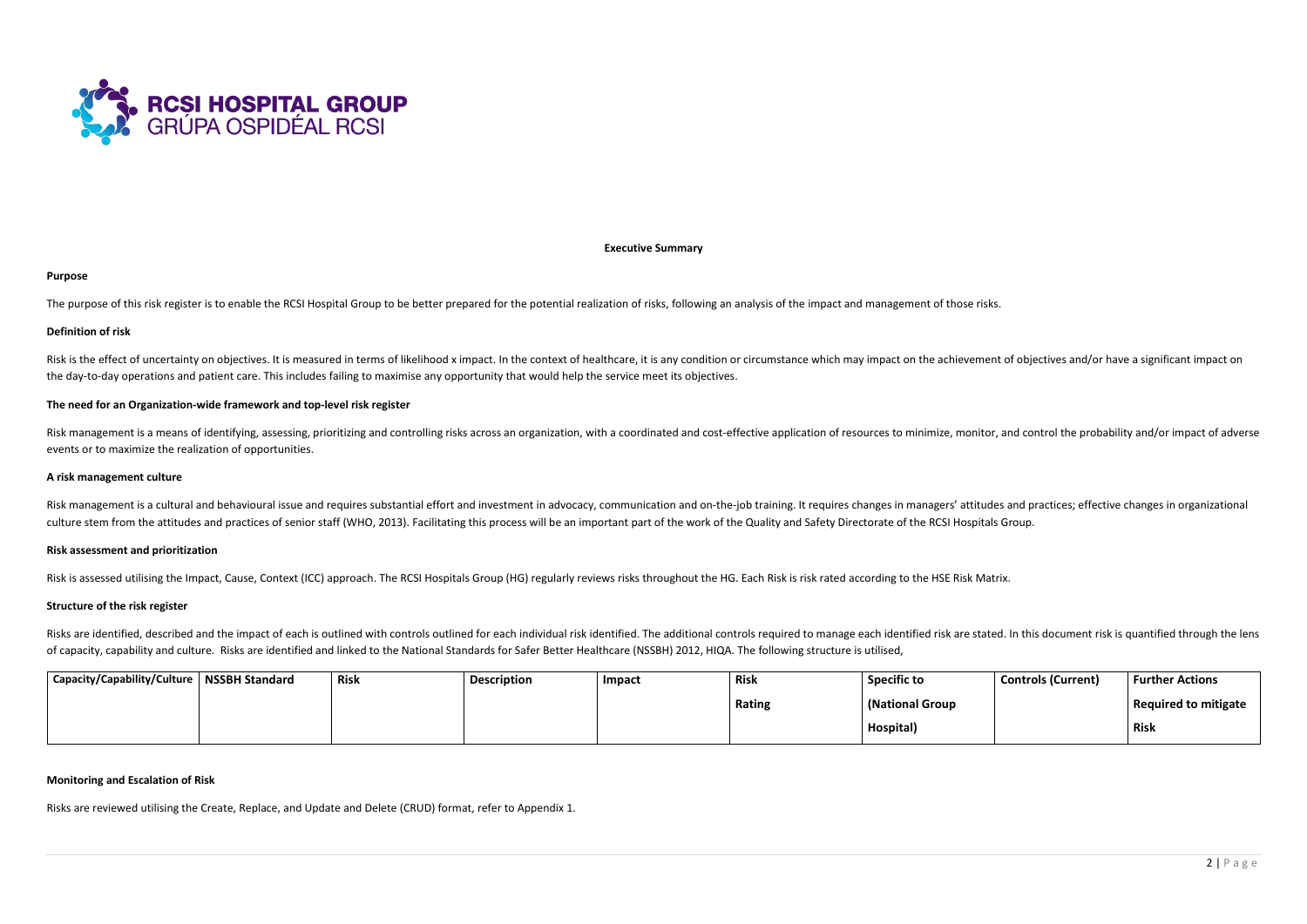

|                 | <b>NSSBH Standard</b>      | <b>Risk</b>                                                               | <b>Description</b>                             | Impact                      | <b>Risk</b> | <b>Specific to</b> | <b>Controls (Current)</b> | <b>Further Actions Required to mitigate</b> |
|-----------------|----------------------------|---------------------------------------------------------------------------|------------------------------------------------|-----------------------------|-------------|--------------------|---------------------------|---------------------------------------------|
|                 |                            |                                                                           |                                                |                             |             | Rating   (National |                           | <b>Risk</b>                                 |
|                 |                            |                                                                           |                                                |                             |             | <b>Group</b>       |                           |                                             |
|                 |                            |                                                                           |                                                |                             |             | Hospital)          |                           |                                             |
| <b>Capacity</b> | <b>Standard 2.1</b>        | Insufficient capacity to manage the demand                                | <b>Access: Insufficient</b>                    | Increased incidence of      | 16          | National           | Performance               | Align care pathways to optimise patient     |
|                 |                            | Healthcare reflects national   for inpatient beds leading to overcrowding | access to inpatient &                          | patient harm e.g.           |             | RCSI Group,        | Improvement Plan in       | flow across the group.                      |
|                 | and international evidence | in the Emergency Departments across the                                   | short stay, Limited                            | prolonged LOS, Infection,   |             | Beaumont           | place .Continuous         | Continuous access to sufficient short       |
|                 | of what is known to        | RCSI HG with the potential for adverse                                    | capacity in diagnostics;                       | increased morbidity &       |             | Hospital, OLOL,    | performance monitoring    | stay, step down, continuing care beds.      |
|                 | achieve best outcomes for  | patient outcomes. Of note no site in the                                  | Limited critical care                          | mortality. It is            |             | Connolly           | in place. Additional      | (National)                                  |
|                 | service users.             | RCSI HG has exceeded their trolley gar                                    | capacity;                                      | internationally recognised  |             | Hospital           | capacity opened OLOL      | Increased access to diagnostics.            |
|                 |                            | assigned target for 6 months in 2020. No                                  | Throughput: Absence                            | that adverse patient        |             |                    | December 2017 &           | Increased Critical Care beds.               |
|                 |                            | sustained delays for large numbers of                                     | of standardised patient                        | outcomes are associated     |             |                    | December 2018.            |                                             |
|                 |                            | patients.                                                                 | pathways to expedite                           | with a prolonged stay in ED |             |                    | RCSI HG Winter Plan       |                                             |
|                 |                            |                                                                           | patient flow through                           | Management of two           |             |                    | 2019/2020 in place.       |                                             |
|                 |                            |                                                                           | the Hospital system                            | separate patient pathways   |             |                    | Covid testing in place on |                                             |
|                 |                            |                                                                           |                                                | Covid-19 v non Covid-19.    |             |                    | each site.                |                                             |
|                 |                            |                                                                           | Egress: Delayed                                |                             |             |                    | Increased physical        |                                             |
|                 |                            |                                                                           | discharges due to Fair<br>Deal scheme. Limited |                             |             |                    | capacity across ED's.     |                                             |
|                 |                            |                                                                           | access to step down,                           |                             |             |                    | Increased attendances     |                                             |
|                 |                            |                                                                           | continuing care beds;                          |                             |             |                    | both direct & GP referral |                                             |
|                 |                            |                                                                           | deficit in                                     |                             |             |                    |                           |                                             |
|                 |                            |                                                                           | multidisciplinary                              |                             |             |                    |                           |                                             |
|                 |                            |                                                                           | supports 24/7 which                            |                             |             |                    |                           |                                             |
|                 |                            |                                                                           | also impact on                                 |                             |             |                    |                           |                                             |
|                 |                            |                                                                           | compliance with                                |                             |             |                    |                           |                                             |
|                 |                            |                                                                           | Children First Act 2015,                       |                             |             |                    |                           |                                             |
|                 |                            |                                                                           | Community supports &                           |                             |             |                    |                           |                                             |
|                 |                            |                                                                           | home care packages.                            |                             |             |                    |                           |                                             |
|                 |                            |                                                                           |                                                |                             |             |                    |                           |                                             |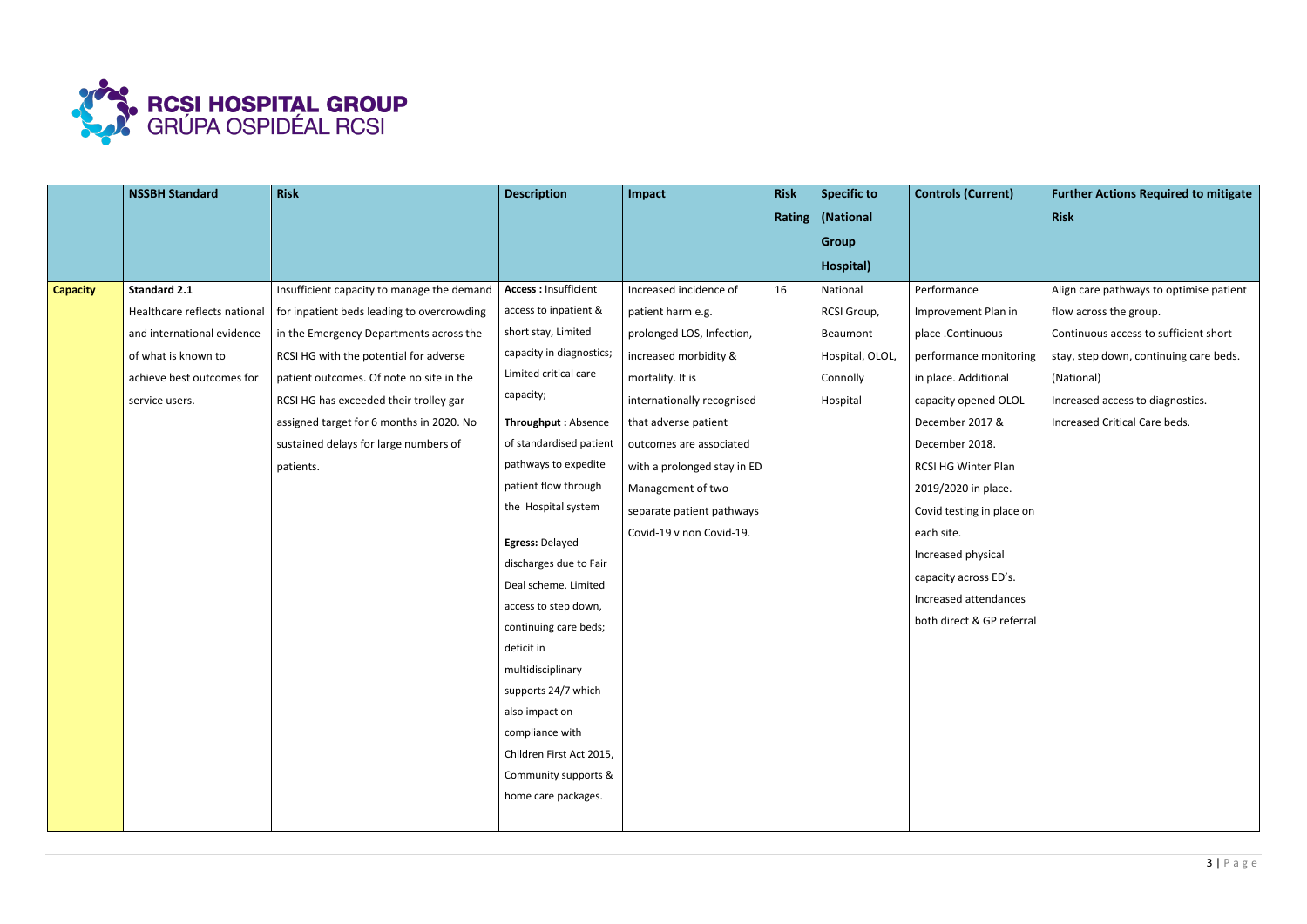

|                       | <b>NSSBH Standard</b>       | <b>Risk</b>                                  | <b>Description</b>         | Impact                        | <b>Risk</b> | <b>Specific to</b> | <b>Controls (Current)</b>     | <b>Further Actions Required to mitigate</b> |
|-----------------------|-----------------------------|----------------------------------------------|----------------------------|-------------------------------|-------------|--------------------|-------------------------------|---------------------------------------------|
|                       |                             |                                              |                            |                               |             | Rating   (National |                               | <b>Risk</b>                                 |
|                       |                             |                                              |                            |                               |             | <b>Group</b>       |                               |                                             |
|                       |                             |                                              |                            |                               |             | Hospital)          |                               |                                             |
| <b>Capacity &amp;</b> | <b>Standard 2.2</b>         | Insufficient capacity & capability to manage | <b>Access High Waiting</b> | Increased potential for       | 20          | National           | <b>Monitoring of National</b> | Provision of further capacity nationally    |
| <b>Capability</b>     | Care is planned and         | the demand for In patient and Day Case       | lists across specialities  | patient mortality and         |             | Group              | Waiting List Targets.         |                                             |
|                       | delivered to meet the       | Scheduled Care leading to potential          |                            | morbidity, as a result of     |             | Hospitals          | Continuous performance        |                                             |
|                       | individual service          | adverse patient outcomes. There is a         |                            | failure to treat in a timely  |             |                    | monitoring in place.          |                                             |
|                       | user's initial and ongoing  | further impact on patients who are waiting   |                            | manner. Impact of Covid       |             |                    | Development of in             |                                             |
|                       | assessed healthcare needs,  | but have not yet reached the target          |                            | 19 on ability to provide      |             |                    | sourcing model.               |                                             |
|                       | while taking account of the | threshold.                                   |                            | scheduled care. Capacity      |             |                    | Utilisation of theatre &      |                                             |
|                       | needs of other service      |                                              |                            | reduced due to impact of      |             |                    | bed capacity across the       |                                             |
|                       | users.                      |                                              |                            | Covid-19.                     |             |                    | sites by HG to impact on      |                                             |
|                       |                             |                                              |                            | Reduced theatre access        |             |                    | patient waiting times.        |                                             |
|                       |                             |                                              |                            | due to redeployment of        |             |                    | <b>Engaging NTPF/Acute</b>    |                                             |
|                       |                             |                                              |                            | clinical staff to support ICU |             |                    | Hospitals currently re        |                                             |
|                       |                             |                                              |                            | capacity                      |             |                    | access to private             |                                             |
|                       |                             |                                              |                            |                               |             |                    | Hospitals .Group in           |                                             |
|                       |                             |                                              |                            |                               |             |                    | sourcing continues as         |                                             |
|                       |                             |                                              |                            |                               |             |                    | appropriate. HG               |                                             |
|                       |                             |                                              |                            |                               |             |                    | approach taken in a           |                                             |
|                       |                             |                                              |                            |                               |             |                    | number of specialities in     |                                             |
|                       |                             |                                              |                            |                               |             |                    | order to create equity of     |                                             |
|                       |                             |                                              |                            |                               |             |                    | access.                       |                                             |
|                       |                             |                                              |                            |                               |             |                    |                               |                                             |
|                       |                             |                                              |                            |                               |             |                    |                               |                                             |
|                       |                             |                                              |                            |                               |             |                    |                               |                                             |
|                       |                             |                                              |                            |                               |             |                    |                               |                                             |
|                       |                             |                                              |                            |                               |             |                    |                               |                                             |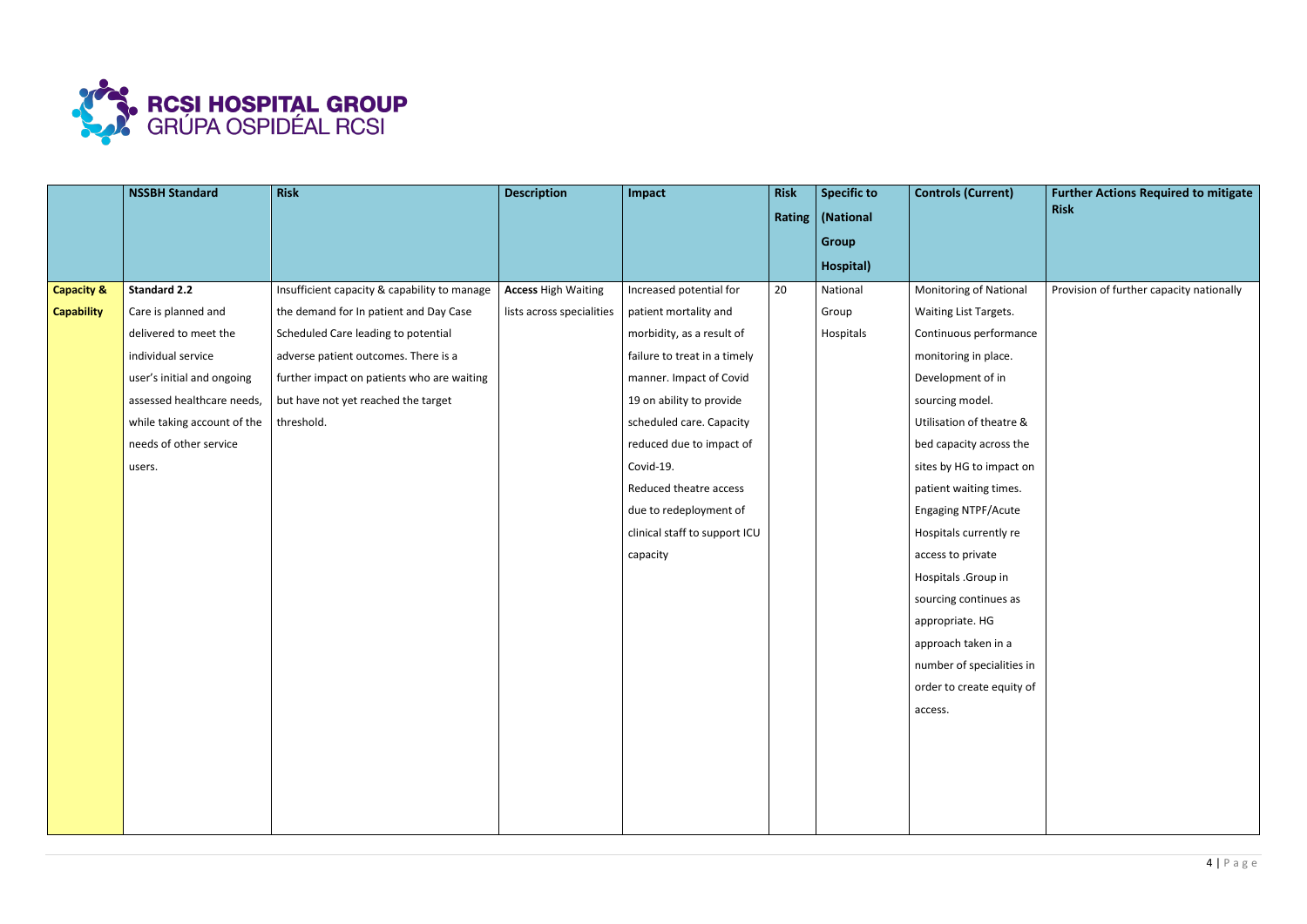

|                       | <b>NSSBH Standard</b>       | Risk                                         | <b>Description</b>        | Impact                     | <b>Risk</b> | <b>Specific to</b> | <b>Controls (Current)</b>     | <b>Further Actions Required to mitigate</b> |
|-----------------------|-----------------------------|----------------------------------------------|---------------------------|----------------------------|-------------|--------------------|-------------------------------|---------------------------------------------|
|                       |                             |                                              |                           |                            |             | Rating   (National |                               | Risk                                        |
|                       |                             |                                              |                           |                            |             | <b>Group</b>       |                               |                                             |
|                       |                             |                                              |                           |                            |             | Hospital)          |                               |                                             |
| <b>Capacity &amp;</b> | <b>Standard 2.2</b>         | Insufficient capacity & capability to manage | <b>Access</b>             | Increased potential for    | 20          | National           | <b>Monitoring of National</b> | Provision of further capacity nationally    |
| <b>Capability</b>     | Care is planned and         | the demand for outpatient appointments       | <b>High Waiting Lists</b> | patient mortality and      |             | Group              | Waiting List Targets.         |                                             |
|                       | delivered to meet the       | leading to potential adverse patient         | particularly,             | morbidity. Impact of Covid |             | Hospitals          | Continuous performance        |                                             |
|                       | individual service          | outcomes There is a further impact on        | Dermatology               | 19 on ability to provide   |             |                    | monitoring in place.          |                                             |
|                       | user's initial and ongoing  | patients who are waiting but have not yet    | Neurology and ENT         | out-patient care           |             |                    | Engaging NTPF currently.      |                                             |
|                       | assessed healthcare needs,  | reached the target threshold.                | waiting lists             |                            |             |                    | Prioritisation of urgent      |                                             |
|                       | while taking account of the |                                              |                           |                            |             |                    | patients. Increasing OPD      |                                             |
|                       | needs of other service      |                                              |                           |                            |             |                    | footprint across all sites.   |                                             |
|                       | users.                      |                                              |                           |                            |             |                    | Virtual clinics in place,     |                                             |
|                       |                             |                                              |                           |                            |             |                    | developing e health           |                                             |
|                       |                             |                                              |                           |                            |             |                    | solutions/capacity across     |                                             |
|                       |                             |                                              |                           |                            |             |                    | sites                         |                                             |
|                       |                             |                                              |                           |                            |             |                    | Beaumont/Omni project         |                                             |
|                       |                             |                                              |                           |                            |             |                    | in place                      |                                             |
|                       |                             |                                              |                           |                            |             |                    | Breffini capacity in CGH      |                                             |
|                       |                             |                                              |                           |                            |             |                    |                               |                                             |
|                       |                             |                                              |                           |                            |             |                    |                               |                                             |
|                       |                             |                                              |                           |                            |             |                    |                               |                                             |
|                       |                             |                                              |                           |                            |             |                    |                               |                                             |
|                       |                             |                                              |                           |                            |             |                    |                               |                                             |
|                       |                             |                                              |                           |                            |             |                    |                               |                                             |
|                       |                             |                                              |                           |                            |             |                    |                               |                                             |
|                       |                             |                                              |                           |                            |             |                    |                               |                                             |
|                       |                             |                                              |                           |                            |             |                    |                               |                                             |
|                       |                             |                                              |                           |                            |             |                    |                               |                                             |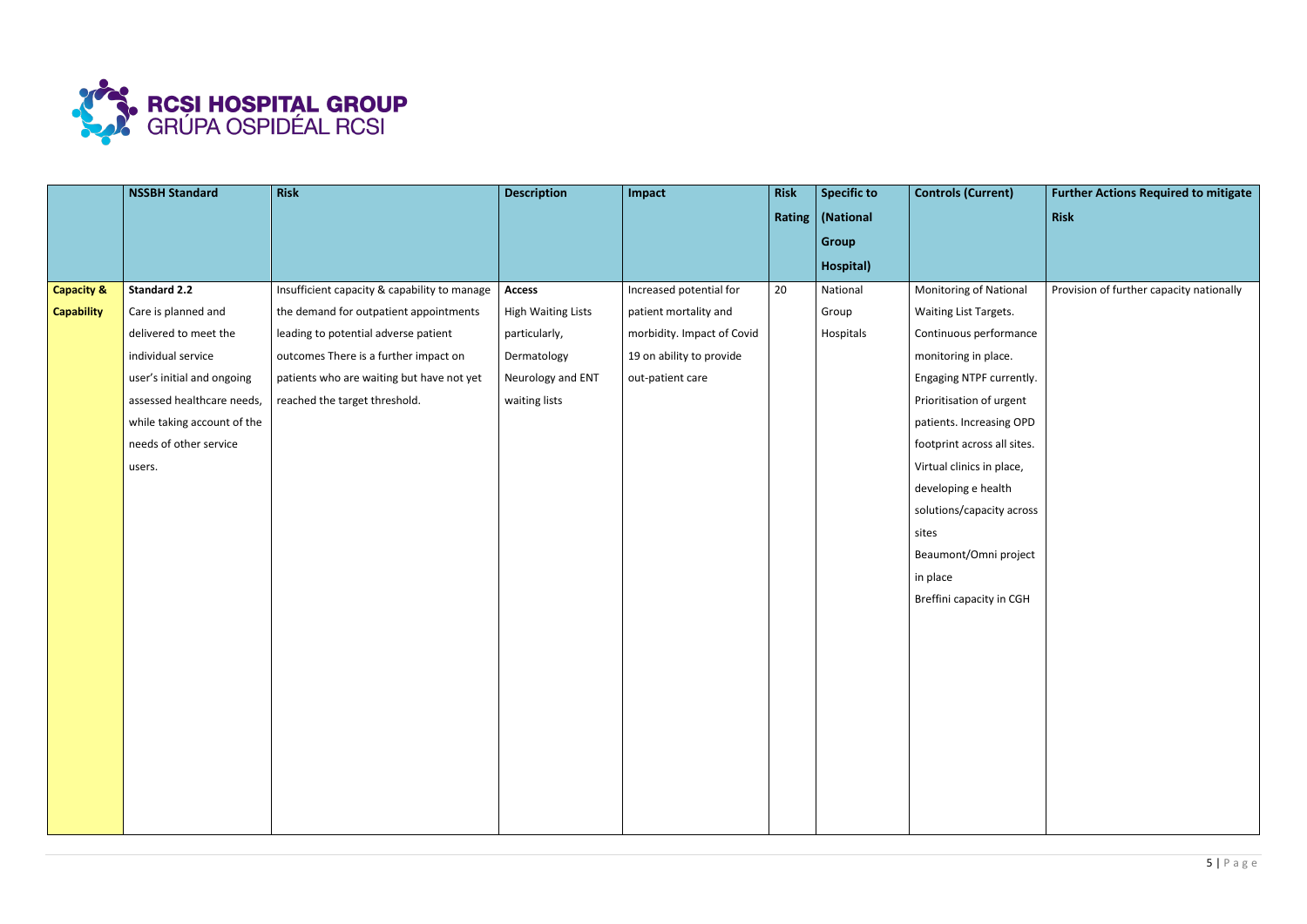

|                       | <b>NSSBH Standard</b>       | <b>Risk</b>                                  | <b>Description</b>         | Impact                      | <b>Risk</b> | <b>Specific to</b> | <b>Controls (Current)</b>     | <b>Further Actions Required to mitigate</b> |
|-----------------------|-----------------------------|----------------------------------------------|----------------------------|-----------------------------|-------------|--------------------|-------------------------------|---------------------------------------------|
|                       |                             |                                              |                            |                             |             | Rating   (National |                               | <b>Risk</b>                                 |
|                       |                             |                                              |                            |                             |             | <b>Group</b>       |                               |                                             |
|                       |                             |                                              |                            |                             |             | Hospital)          |                               |                                             |
| <b>Capacity &amp;</b> | Standard 2.2 Care is        | Insufficient capacity & capability to manage | <b>Access: Concerns in</b> | Increased potential for     | 16          | RCSI Group.        | <b>Monitoring of National</b> | Continue to develop criteria to             |
| <b>Capability</b>     | planned and delivered to    | the demand for Endoscopy appointments        | relation to high           | patient mortality and       |             |                    | <b>Waiting List Targets</b>   | streamline an appropriate referral          |
|                       | meet the individual service | leading to potential adverse patient         | <b>Endoscopy Waiting</b>   | morbidity.                  |             |                    | In sourcing project to        | process. Triage nurses have been            |
|                       | user's initial and ongoing  | outcomes                                     | lists across the Group.    | This also has the potential |             |                    | increase capacity in HG       | recruited. Approval received to recruit     |
|                       | assessed healthcare needs,  |                                              | Statistically very high    | to increase waiting times   |             |                    | effective, no breeches on     | an extra consultant and nurses to           |
|                       | while taking account of the |                                              | referral rates in          | for patients requiring      |             |                    | urgent patients.              | support maximum use of resources            |
|                       | needs of other service      |                                              | Cavan, Louth and           | routine access.             |             |                    | Continuous performance        | available in Connolly & Dundalk             |
|                       | users.                      |                                              | Beaumont. Due to           |                             |             |                    | monitoring in place. JAG      | Review of all charts of patients who had    |
|                       |                             |                                              | volume of endoscopy        |                             |             |                    | Accreditation is either in    | an endoscopy during the cyberattack to      |
|                       |                             |                                              | procedures                 |                             |             |                    | place or work in progress     | quality assure reports and follow up        |
|                       |                             |                                              | progressed during          |                             |             |                    | across sites. Pro-active      |                                             |
|                       |                             |                                              | cyberattack                |                             |             |                    | consultant delivered          |                                             |
|                       |                             |                                              | information now            |                             |             |                    | service of waiting list.      |                                             |
|                       |                             |                                              | needs to be uploaded       |                             |             |                    | Maximising out of hours       |                                             |
|                       |                             |                                              | to Endorad where it        |                             |             |                    | capacity. Active in-          |                                             |
|                       |                             |                                              | will be accessible to      |                             |             |                    | sourcing & use of             |                                             |
|                       |                             |                                              | relevant clinicians        |                             |             |                    | capacity in level 2           |                                             |
|                       |                             |                                              |                            |                             |             |                    | hospitals.                    |                                             |
|                       |                             |                                              |                            |                             |             |                    |                               |                                             |
|                       |                             |                                              |                            |                             |             |                    |                               |                                             |
|                       |                             |                                              |                            |                             |             |                    |                               |                                             |
|                       |                             |                                              |                            |                             |             |                    |                               |                                             |
|                       |                             |                                              |                            |                             |             |                    |                               |                                             |
|                       |                             |                                              |                            |                             |             |                    |                               |                                             |
|                       |                             |                                              |                            |                             |             |                    |                               |                                             |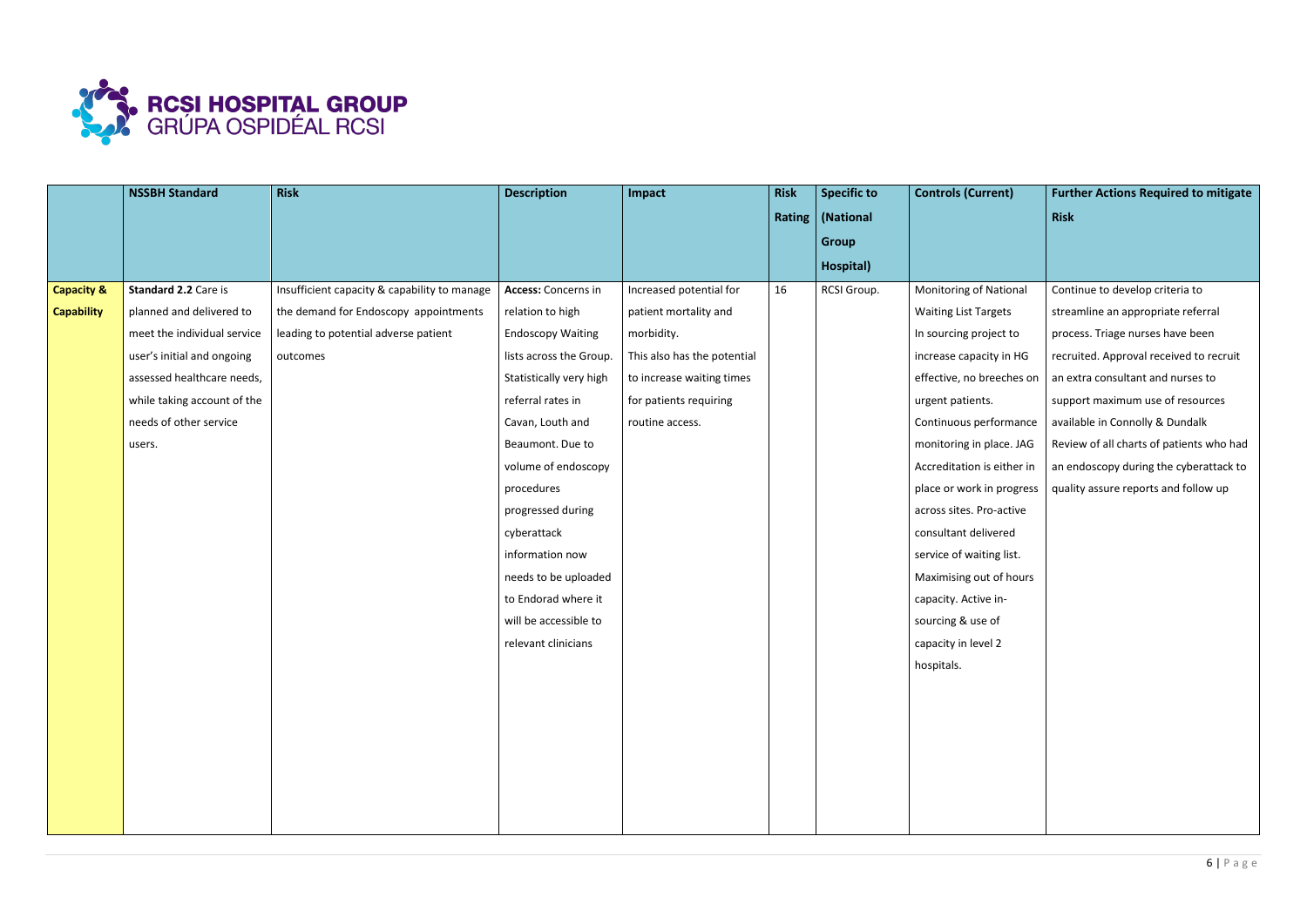

|                       | <b>NSSBH Standard</b>        | <b>Risk</b>                                   | <b>Description</b>      | Impact                     | <b>Risk</b> | <b>Specific to</b> | <b>Controls (Current)</b>   | <b>Further Actions Required to mitigate</b> |
|-----------------------|------------------------------|-----------------------------------------------|-------------------------|----------------------------|-------------|--------------------|-----------------------------|---------------------------------------------|
|                       |                              |                                               |                         |                            |             | Rating   (National |                             | <b>Risk</b>                                 |
|                       |                              |                                               |                         |                            |             | <b>Group</b>       |                             |                                             |
|                       |                              |                                               |                         |                            |             | Hospital)          |                             |                                             |
| <b>Capacity &amp;</b> | <b>Standard 2.1</b>          | Insufficient capacity and capability to treat | Patients unable to      | Potential for poor patient | 25          | RCSI Group.        | A submission was made       | Increased funding for Critical Care &       |
| <b>Capability</b>     | Healthcare reflects national | patients requiring critical care, NICU, with  | access Level 2 & Level  | outcomes e.g. increased    |             | National           | to the estimates process.   | NICU beds                                   |
|                       | and international evidence   | the potential for adverse patient outcomes    | 3 critical care & NICU  | mortality & morbidity,     |             |                    | Ongoing attempts to         | Recruitment of specialist nurses, Critical  |
|                       | of what is known to          |                                               | beds.                   | increased risk of HCAI     |             |                    | recruit specialist staff.   | Care & Midwives.                            |
|                       | achieve best outcomes for    |                                               | Inadequate isolation    |                            |             |                    | Training in place.          | Capital Submission for new build ICU        |
|                       | service users                |                                               | facilities in critical  |                            |             |                    | Rotunda NICU upgraded       | Unit for Connolly Hospital                  |
|                       |                              |                                               | care, insufficient      |                            |             |                    | but actual physical space   |                                             |
|                       | <b>Standard 6.2</b>          |                                               | space between critical  |                            |             |                    | and unit footprint          |                                             |
|                       | Service Providers recruit    |                                               | care beds increasing    |                            |             |                    | remains unchanged.          |                                             |
|                       | people with the required     |                                               | the potential for HCAI. |                            |             |                    | Enhanced equipment          |                                             |
|                       | competencies to provide      |                                               | Infrastructural         |                            |             |                    | provided across HG.         |                                             |
|                       | quality, safe reliable       |                                               | deficits. Lack of air   |                            |             |                    | Increased capacity          |                                             |
|                       | healthcare                   |                                               | filtering units.        |                            |             |                    | provided (Surge             |                                             |
|                       |                              |                                               | Difficulty recruiting   |                            |             |                    | capacity). Ongoing          |                                             |
|                       |                              |                                               | and retaining           |                            |             |                    | engagement with Acute       |                                             |
|                       |                              |                                               | competent Medical       |                            |             |                    | Hospitals Office, HSE       |                                             |
|                       |                              |                                               | Nursing & HSCPs for     |                            |             |                    | <b>Estates and National</b> |                                             |
|                       |                              |                                               | <b>Critical Care</b>    |                            |             |                    | Clinical Care programme     |                                             |
|                       |                              |                                               |                         |                            |             |                    | to secure sustained ITU     |                                             |
|                       |                              |                                               |                         |                            |             |                    | capacity.                   |                                             |
|                       |                              |                                               |                         |                            |             |                    |                             |                                             |
|                       |                              |                                               |                         |                            |             |                    |                             |                                             |
|                       |                              |                                               |                         |                            |             |                    |                             |                                             |
|                       |                              |                                               |                         |                            |             |                    |                             |                                             |
|                       |                              |                                               |                         |                            |             |                    |                             |                                             |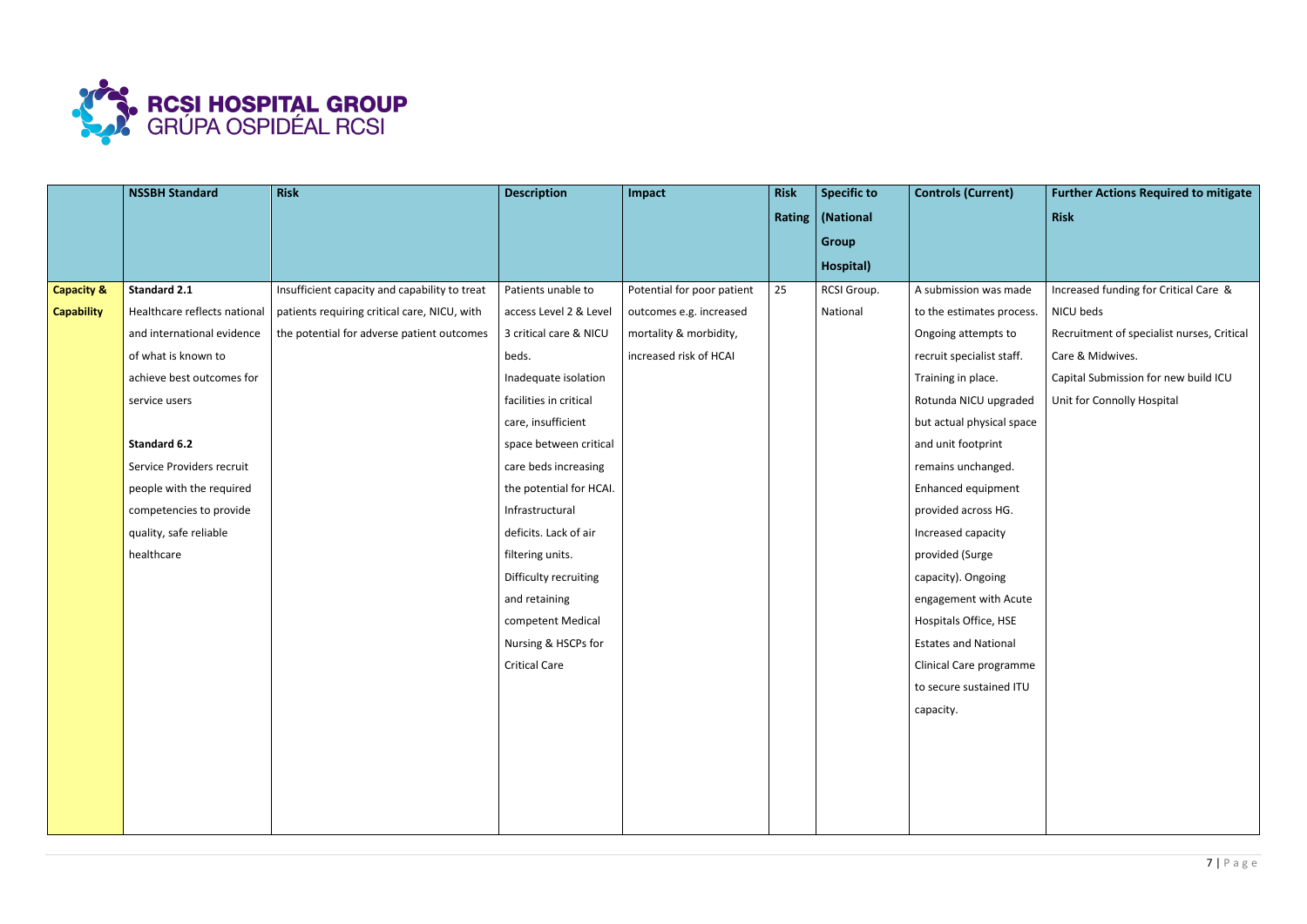

|                   | <b>NSSBH Standard</b>     | <b>Risk</b>                              | <b>Description</b>       | Impact                       | <b>Risk</b> | <b>Specific to</b> | <b>Controls (Current)</b>           | <b>Further Actions Required to mitigate</b> |
|-------------------|---------------------------|------------------------------------------|--------------------------|------------------------------|-------------|--------------------|-------------------------------------|---------------------------------------------|
|                   |                           |                                          |                          |                              |             | Rating   (National |                                     | <b>Risk</b>                                 |
|                   |                           |                                          |                          |                              |             | Group              |                                     |                                             |
|                   |                           |                                          |                          |                              |             | Hospital)          |                                     |                                             |
| Capacity          | <b>Standard 7.1</b>       | The current budget allocation does not   | <b>Budget allocation</b> | Potential for patient harm   | 25          | National           | Monitoring &                        | Utilisation of case complexities &          |
|                   | Service Providers plan &  | allow for the provision of safe reliable | 2021 in place however    | due to reduction in the      |             | Group              | Management at Hospital              | volume funding to determine budget.         |
|                   | manage the use of         | healthcare across the HG                 | there is a lack of       | ability to deliver services. |             |                    | & Group Level                       |                                             |
|                   | resources to deliver high |                                          | clarity on ability to    | Impact of Covid 19 on        |             |                    |                                     |                                             |
|                   | quality safe & reliable   |                                          | meet costs due to        | finances                     |             |                    |                                     |                                             |
|                   | healthcare efficiently &  |                                          | covid-19. Impact on      |                              |             |                    |                                     |                                             |
|                   | sustainably               |                                          | service due to covid-    |                              |             |                    |                                     |                                             |
|                   |                           |                                          | 19                       |                              |             |                    |                                     |                                             |
| Capacity &        | <b>Standard 8.1</b>       | ICT Systems in a number of sites require | A number of PAS e.g.     | Risk to safe patient care if | 25          | Group              | <b>Contingency Plans</b>            | <b>National Funding</b>                     |
| <b>Capability</b> | Service providers use     | replacement. Lack of integration of IT   | Beaumont are             | IT Systems fail due to       |             |                    | <b>Business Cases</b>               | Extension of MN-CMS required for all        |
|                   | information as a resource | systems across the HG                    | antiquated and           | reduced ability to access    |             |                    | developed for                       | maternity sites                             |
|                   | in planning,              |                                          | require replacement.     | and utilise necessary        |             |                    | replacement IT Systems.             |                                             |
|                   | delivering, managing and  |                                          | Laboratory systems in    | patient information          |             |                    | IPMS in Connolly                    |                                             |
|                   | improving the quality,    |                                          | in a number of sites     |                              |             |                    | implemented.                        |                                             |
|                   | safety and                |                                          | require replacement      |                              |             |                    | Medlis to go live in CGH            |                                             |
|                   | reliability of healthcare |                                          | Available capacity       |                              |             |                    | date undetermined.                  |                                             |
|                   |                           |                                          | Office CIO reduced       |                              |             |                    | BH for 1 <sup>st</sup> phase Medlis |                                             |
|                   |                           |                                          | since cyberattack for    |                              |             |                    | implementation                      |                                             |
|                   |                           |                                          | IT new projects.         |                              |             |                    |                                     |                                             |
|                   |                           |                                          | Unsupported              |                              |             |                    |                                     |                                             |
|                   |                           |                                          | maternity systems        |                              |             |                    |                                     |                                             |
|                   |                           |                                          | Cavan & Drogheda         |                              |             |                    |                                     |                                             |
|                   |                           |                                          |                          |                              |             |                    |                                     |                                             |
|                   |                           |                                          |                          |                              |             |                    |                                     |                                             |
|                   |                           |                                          |                          |                              |             |                    |                                     |                                             |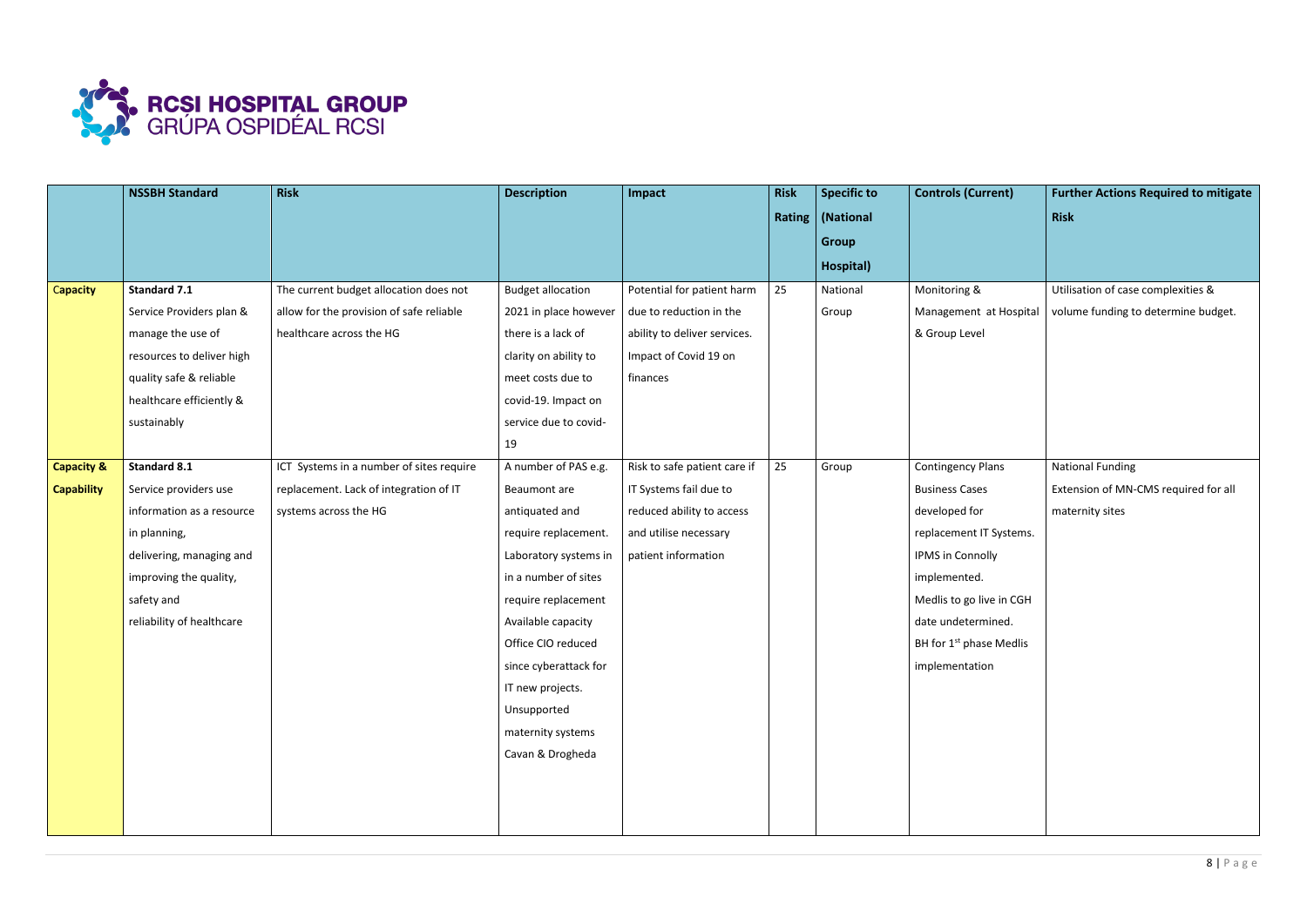

|                                            | <b>NSSBH Standard</b>                                                                                                                                   | <b>Risk</b>                                                                   | <b>Description</b>                                                                                                                                                                                                                          | Impact                                                                                                                                                                                                                                                                                                                                                                                                                                                                                                                                                                                                                                            | <b>Risk</b> | <b>Specific to</b>            | <b>Controls (Current)</b>                                                                                                                                                                         | <b>Further Actions Required to mitigate</b>                                                                                                                                                                                                                      |
|--------------------------------------------|---------------------------------------------------------------------------------------------------------------------------------------------------------|-------------------------------------------------------------------------------|---------------------------------------------------------------------------------------------------------------------------------------------------------------------------------------------------------------------------------------------|---------------------------------------------------------------------------------------------------------------------------------------------------------------------------------------------------------------------------------------------------------------------------------------------------------------------------------------------------------------------------------------------------------------------------------------------------------------------------------------------------------------------------------------------------------------------------------------------------------------------------------------------------|-------------|-------------------------------|---------------------------------------------------------------------------------------------------------------------------------------------------------------------------------------------------|------------------------------------------------------------------------------------------------------------------------------------------------------------------------------------------------------------------------------------------------------------------|
|                                            |                                                                                                                                                         |                                                                               |                                                                                                                                                                                                                                             |                                                                                                                                                                                                                                                                                                                                                                                                                                                                                                                                                                                                                                                   |             | Rating   (National            |                                                                                                                                                                                                   | <b>Risk</b>                                                                                                                                                                                                                                                      |
|                                            |                                                                                                                                                         |                                                                               |                                                                                                                                                                                                                                             |                                                                                                                                                                                                                                                                                                                                                                                                                                                                                                                                                                                                                                                   |             | <b>Group</b>                  |                                                                                                                                                                                                   |                                                                                                                                                                                                                                                                  |
|                                            |                                                                                                                                                         |                                                                               |                                                                                                                                                                                                                                             |                                                                                                                                                                                                                                                                                                                                                                                                                                                                                                                                                                                                                                                   |             | Hospital)                     |                                                                                                                                                                                                   |                                                                                                                                                                                                                                                                  |
| <b>Capacity &amp;</b><br><b>Capability</b> | <b>Standard 2.1</b><br>Healthcare reflects national<br>and international evidence<br>of what is known to<br>achieve best outcomes for<br>service users. | Infrastructure and spatial constraints on<br>existing Rotunda Hospital campus | The Rotunda Hospital<br>is situated as a large<br>tertiary standalone<br>maternity hospital<br>providing care to<br>10.000 pregnant<br>women per year on its<br>own campus which is<br>not adjacent to an                                   | Age and design of Rotunda<br>build impacts on effective<br>infection control measures<br>Lack of single rooms,<br>minimal space between<br>beds and intensive care<br>incubators, not meeting<br>required standards for<br>space between cots.<br>Increased risk of HCAI.<br>Potential for poor patient<br>outcomes e.g. increased<br>mortality & morbidity.                                                                                                                                                                                                                                                                                      | 25          | National<br>Group<br>Hospital | Redesign and<br>refurbishment of NICU to<br>address fire safety<br><b>Standard IPC Controls</b><br>Performance<br>management of IPC<br>Metrics<br>Pathways of care to<br>allow neonatal and adult | Short term: Procure and commission a<br>design team to progress proposal for<br><b>Critical Care Wing</b><br>Medium Term: Build Critical care wing<br>Longer term: Rotunda new build on<br>Connolly site<br><b>Expansion of campus Parnell Square</b><br>planned |
|                                            |                                                                                                                                                         |                                                                               | Acute Hospital. Ageing<br>infrastructure and<br>capacity constraints<br>are causal factors in<br>infection outbreaks.<br>Additionally, capacity<br>and spatial constraints<br>means that infections<br>cannot be isolated<br>and contained. | HCAI Outbreak NICU 2019<br>Patients unable to access<br>Level 2 & Level 3 critical<br>care beds on site potential<br>impact on mortality and<br>morbidity as patients have<br>to transfer<br>Age of build means<br>ongoing spatial constraints<br>both neonatal and adult<br>with consequent risk to<br>patient safety. Planning<br>restrictions due to the<br>historic building impact on<br>the ability to provide a<br>modern fit for purpose<br>maternity and neonatal<br>unit.<br>Current design of build<br>impacts on patient privacy<br>and confidentiality with<br>large nightingale wards<br>and insufficient toilets and<br>bathrooms. |             |                               | transfers as indicated<br><b>Highly Qualified Staff</b><br>Workforce planning<br><b>Staff Training</b><br>Risk Assessments. Risk<br>controls<br><b>Escalation to MOH</b><br>Policies & Procedures |                                                                                                                                                                                                                                                                  |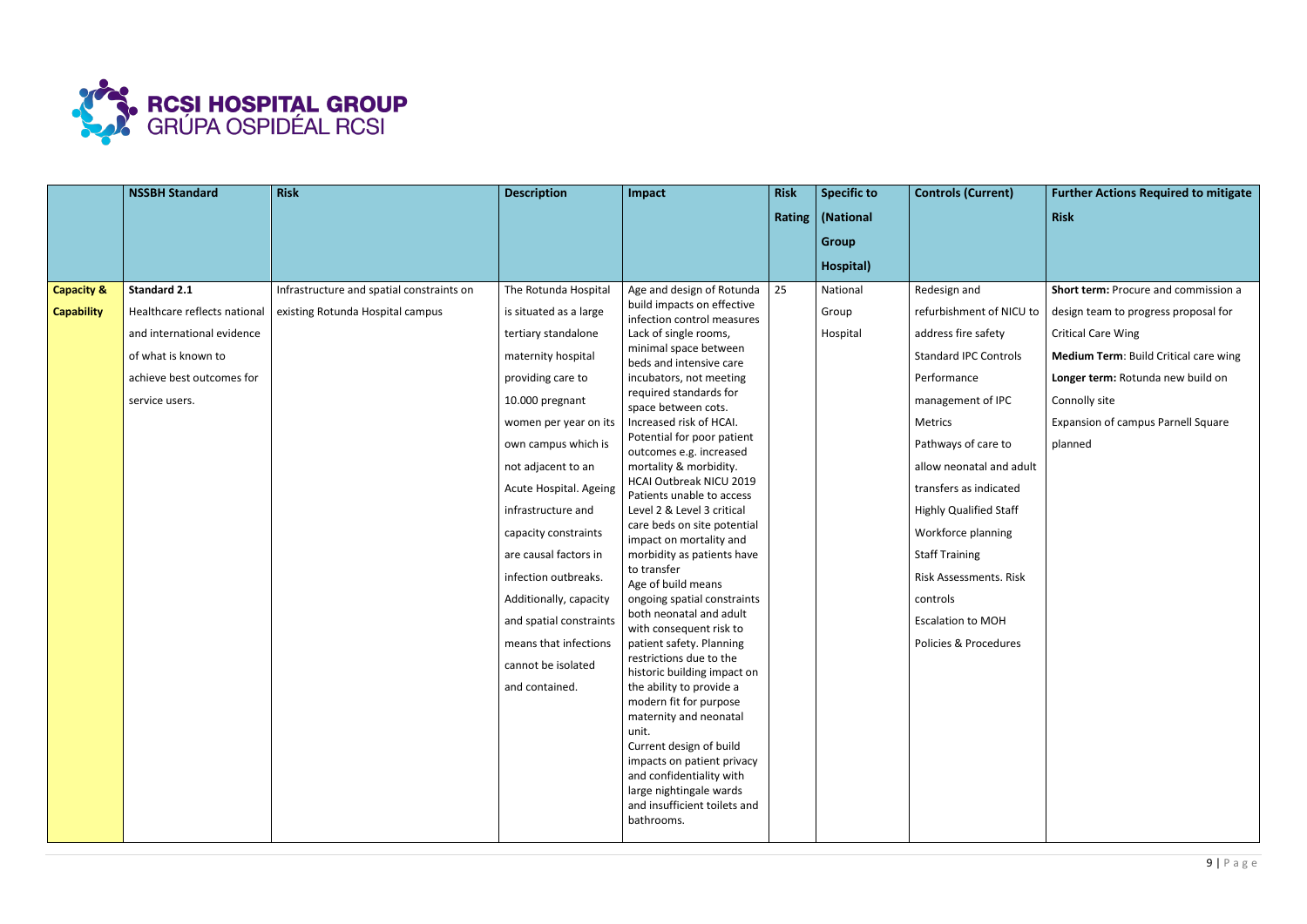

|                                            | <b>NSSBH Standard</b>                                                                                                                                   | <b>Risk</b>                                                                                                                                                                                                                  | <b>Description</b>                                                                                                                                                                                                                                                                                                                                                                                                                                                                                                                                                                                        | Impact                                                                                                                                                                                                                                                                                                                                                | <b>Risk</b> | <b>Specific to</b>                                         | <b>Controls (Current)</b>                                                                                                                                                                                                                                                                                                                                                                                                                                                                            | <b>Further Actions Required to mitigate</b>                                                                                                                                                                                                                                                                                                                                                                                                                                                                                                             |
|--------------------------------------------|---------------------------------------------------------------------------------------------------------------------------------------------------------|------------------------------------------------------------------------------------------------------------------------------------------------------------------------------------------------------------------------------|-----------------------------------------------------------------------------------------------------------------------------------------------------------------------------------------------------------------------------------------------------------------------------------------------------------------------------------------------------------------------------------------------------------------------------------------------------------------------------------------------------------------------------------------------------------------------------------------------------------|-------------------------------------------------------------------------------------------------------------------------------------------------------------------------------------------------------------------------------------------------------------------------------------------------------------------------------------------------------|-------------|------------------------------------------------------------|------------------------------------------------------------------------------------------------------------------------------------------------------------------------------------------------------------------------------------------------------------------------------------------------------------------------------------------------------------------------------------------------------------------------------------------------------------------------------------------------------|---------------------------------------------------------------------------------------------------------------------------------------------------------------------------------------------------------------------------------------------------------------------------------------------------------------------------------------------------------------------------------------------------------------------------------------------------------------------------------------------------------------------------------------------------------|
|                                            |                                                                                                                                                         |                                                                                                                                                                                                                              |                                                                                                                                                                                                                                                                                                                                                                                                                                                                                                                                                                                                           |                                                                                                                                                                                                                                                                                                                                                       |             | Rating   (National                                         |                                                                                                                                                                                                                                                                                                                                                                                                                                                                                                      | <b>Risk</b>                                                                                                                                                                                                                                                                                                                                                                                                                                                                                                                                             |
|                                            |                                                                                                                                                         |                                                                                                                                                                                                                              |                                                                                                                                                                                                                                                                                                                                                                                                                                                                                                                                                                                                           |                                                                                                                                                                                                                                                                                                                                                       |             |                                                            |                                                                                                                                                                                                                                                                                                                                                                                                                                                                                                      |                                                                                                                                                                                                                                                                                                                                                                                                                                                                                                                                                         |
|                                            |                                                                                                                                                         |                                                                                                                                                                                                                              |                                                                                                                                                                                                                                                                                                                                                                                                                                                                                                                                                                                                           |                                                                                                                                                                                                                                                                                                                                                       |             |                                                            |                                                                                                                                                                                                                                                                                                                                                                                                                                                                                                      |                                                                                                                                                                                                                                                                                                                                                                                                                                                                                                                                                         |
| <b>Capacity &amp;</b><br><b>Capability</b> | <b>Standard 2.1</b><br>Healthcare reflects national<br>and international evidence<br>of what is known to<br>achieve best outcomes for<br>service users. | Insufficient capacity in the Delivery setting<br>in the Rotunda Hospital to meet current<br>demand for services for mothers in labour.<br>Increasing number of births outside the<br>delivery suite setting which is unsafe. | The Rotunda is<br>currently the busiest<br>maternity hospital in<br>Ireland and is<br>projecting a 10%<br>increases in births in<br>2021 > 9,000. The<br>Rotunda currently has<br>9 permanent Delivery<br>Suites. Internationally<br>accepted standard is 1<br>delivery room/suite<br>per 500 births. Safer<br>Child birth (2007)<br>which would indicate<br>a requirement for 18<br>delivery suites in the<br>Rotunda.<br>Currently the ratio is<br>approx. 1 room per<br>1000 births leading to<br>increased deliveries<br>outside of Delivery<br>Suite setting which is<br>unsafe and<br>unsustainable | Significant Obstetric and<br><b>Neonatal Risk including</b><br>Postpartum haemorrhage<br>and Hypoxic Ischaemic<br>Encephalopathy<br>Significant quality of care<br>issues<br>Dignity of women is sub<br>optimal<br>Risk of<br>complaints/obstetric<br>claims remains high<br>Increased reporting on<br>NIMS of delivery out of<br>appropriate setting | 25          | <b>Group</b><br>Hospital)<br>Hospital<br>Group<br>National | <b>Standard Controls</b><br>and Performance<br>management of Delivery<br>Suite Metrics<br>Pathways of care<br>established to manage<br>deliveries outside of<br>delivery suites<br>Monitoring of mandatory<br><b>Staff Training</b><br>Procurement<br>competition to appoint a<br>design team has been<br>completed and requires<br>approval to progress<br>critical care wing build<br>and control development<br>plan for the campus<br>Additional ward rounds<br>including virtual ward<br>rounds | Short term:<br>Approval and appointment of a design<br>team by HSE to progress proposals for<br><b>Critical Care Wing and control</b><br>development plan for campus<br>Source and secure additional capacity on<br>Parnell Square which will enable decant<br>of ambulatory services and back office<br>function thereby facilitating expansion<br>of Delivery Setting<br>Medium Term: Build Critical care wing<br>Longer term: Rotunda relocation to a<br>collocated site with an acute hospital<br>which has required ICU capabilities<br>(Connolly) |
|                                            |                                                                                                                                                         |                                                                                                                                                                                                                              |                                                                                                                                                                                                                                                                                                                                                                                                                                                                                                                                                                                                           |                                                                                                                                                                                                                                                                                                                                                       |             |                                                            |                                                                                                                                                                                                                                                                                                                                                                                                                                                                                                      |                                                                                                                                                                                                                                                                                                                                                                                                                                                                                                                                                         |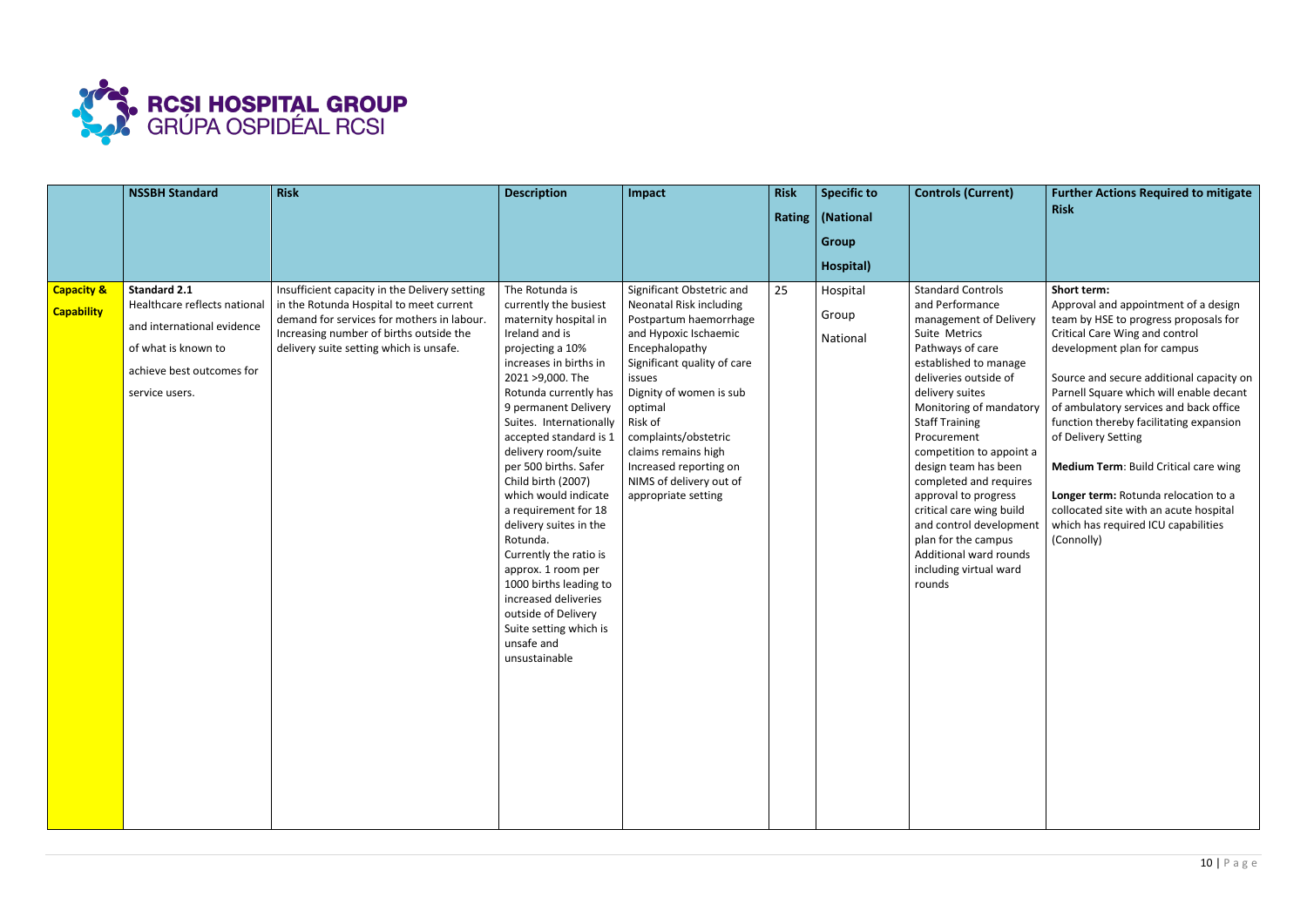

|                   | <b>NSSBH Standard</b>                                                                                                                                                                                                    | <b>Risk</b>                                                                                                                                     | <b>Description</b>                                                                                                                                                                                                        | Impact                                                                                             | <b>Risk</b> | <b>Specific to</b><br>Rating   (National<br><b>Group</b><br>Hospital) | <b>Controls (Current)</b>                                                                                                                                                                                                                                                         | <b>Further Actions Required to mitigate</b><br><b>Risk</b>                                                                                                                                                                                     |
|-------------------|--------------------------------------------------------------------------------------------------------------------------------------------------------------------------------------------------------------------------|-------------------------------------------------------------------------------------------------------------------------------------------------|---------------------------------------------------------------------------------------------------------------------------------------------------------------------------------------------------------------------------|----------------------------------------------------------------------------------------------------|-------------|-----------------------------------------------------------------------|-----------------------------------------------------------------------------------------------------------------------------------------------------------------------------------------------------------------------------------------------------------------------------------|------------------------------------------------------------------------------------------------------------------------------------------------------------------------------------------------------------------------------------------------|
| <b>Capability</b> | <b>Standard 2.2</b><br>Care is planned and<br>delivered to meet the<br>individual service user's<br>initial and ongoing<br>assessed healthcare needs,<br>while taking account of the<br>needs of other service<br>users. | There are significant wait times for<br>unreported radiology films with the<br>potential for patient's having a delayed or<br>missed diagnosis. | Delayed access to<br>diagnosis requires<br>additional capability in<br>terms of consultant<br>posts. Increased<br>demand for<br>diagnostics due to<br>back log post covid 19<br>& GP direct access<br><mark>impact</mark> | Delayed or missed<br>diagnosis with increased<br>potential for patient<br>morbidity and mortality. | 20          | <b>Group Hospital</b>                                                 | <b>Additional Consultant</b><br>Radiologist posts<br>approved at CAAC,<br>moving to recruitment.<br>Group Totals are<br>Reduced. Planned<br>integration across<br>Connolly & Cavan<br>Radiologists in planning<br>phase.<br><b>Access to outsourcing</b><br>options has increased | Monitor effectiveness of additional<br>appointments via Group Executive Team<br>meetings with Hospitals<br>Integration of diagnostic services across<br>sites. HG monitors and maximizes<br>opportunities for outsourcing where<br>appropriate |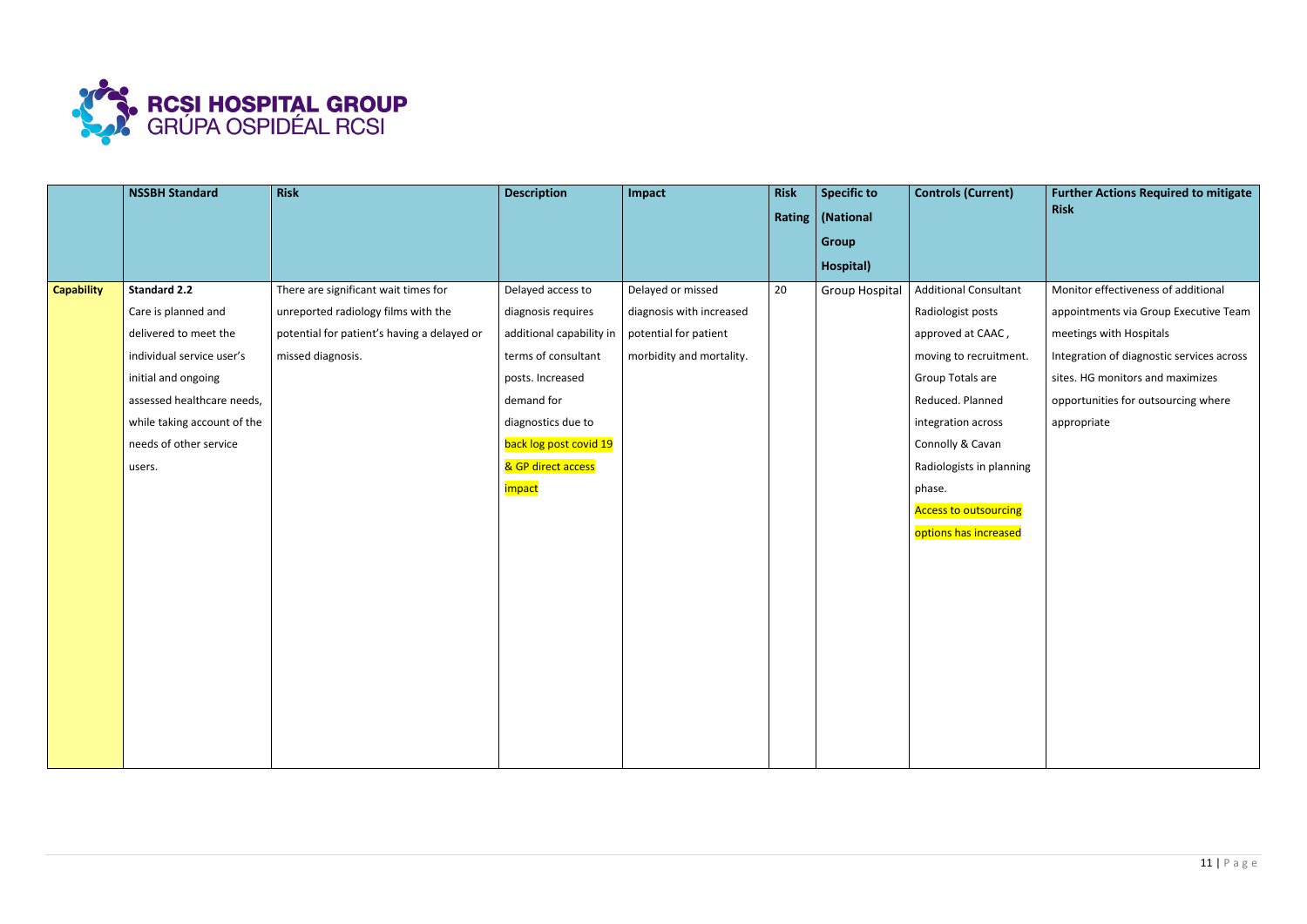

|                   | <b>NSSBH Standard</b>     | <b>Risk</b>                                 | <b>Description</b>       | Impact                     | <b>Risk</b> | <b>Specific to</b> | <b>Controls (Current)</b>    | <b>Further Actions Required to mitigate</b> |
|-------------------|---------------------------|---------------------------------------------|--------------------------|----------------------------|-------------|--------------------|------------------------------|---------------------------------------------|
|                   |                           |                                             |                          |                            |             | Rating   (National |                              | <b>Risk</b>                                 |
|                   |                           |                                             |                          |                            |             | <b>Group</b>       |                              |                                             |
|                   |                           |                                             |                          |                            |             | Hospital)          |                              |                                             |
| <b>Capability</b> | <b>Standard 6.2</b>       | Risk to safe patient care due to reduced    | Difficulty in attracting | Reduction in specialist    | 20          | National , Group   | Establishment of             | Consultant posts at various stages of       |
|                   | Service Providers recruit | ability to attract and recruit Consultants, | & recruiting             | expertise may increase the |             | All Hospital Sites | <b>Employment Control</b>    | advertisement & recruitment                 |
|                   | people with the required  | NCHDS, Nursing, HSCP's & Managers.          | competent specialised    | potential for patient      |             |                    | Committee and                | Requires integration across the HG          |
|                   | competencies to provide   | Difficulties in recruiting Medical staff on | staff across disciplines | mortality and morbidity    |             |                    | conversion of agency         | Nursing vacancies in both general &         |
|                   | quality, safe reliable    | Specialist Registers in certain areas.      | Problems in fully        |                            |             |                    | staff.                       | specialist areas particularly Critical Care |
|                   | healthcare                |                                             | implementing EWTD.       |                            |             |                    | Group Workforce              | & Theatre.                                  |
|                   |                           |                                             | Restricted recruitment   |                            |             |                    | Planning. All Nursing        | Attraction and retention plan               |
|                   |                           |                                             | processes in place       |                            |             |                    | graduates offered            |                                             |
|                   |                           |                                             | nationally.              |                            |             |                    | employment. Group            |                                             |
|                   |                           |                                             |                          |                            |             |                    | recruitment and              |                                             |
|                   |                           |                                             |                          |                            |             |                    | retention forum              |                                             |
|                   |                           |                                             |                          |                            |             |                    | established under the        |                                             |
|                   |                           |                                             |                          |                            |             |                    | auspices of the Group        |                                             |
|                   |                           |                                             |                          |                            |             |                    | <b>DHR. National Doctors</b> |                                             |
|                   |                           |                                             |                          |                            |             |                    | <b>Training and Planning</b> |                                             |
|                   |                           |                                             |                          |                            |             |                    | Unit plan underway in        |                                             |
|                   |                           |                                             |                          |                            |             |                    | HG. This concentrates on     |                                             |
|                   |                           |                                             |                          |                            |             |                    | progressing Consultant       |                                             |
|                   |                           |                                             |                          |                            |             |                    | appointments via RCSI        |                                             |
|                   |                           |                                             |                          |                            |             |                    | HG.                          |                                             |
|                   |                           |                                             |                          |                            |             |                    |                              |                                             |
|                   |                           |                                             |                          |                            |             |                    |                              |                                             |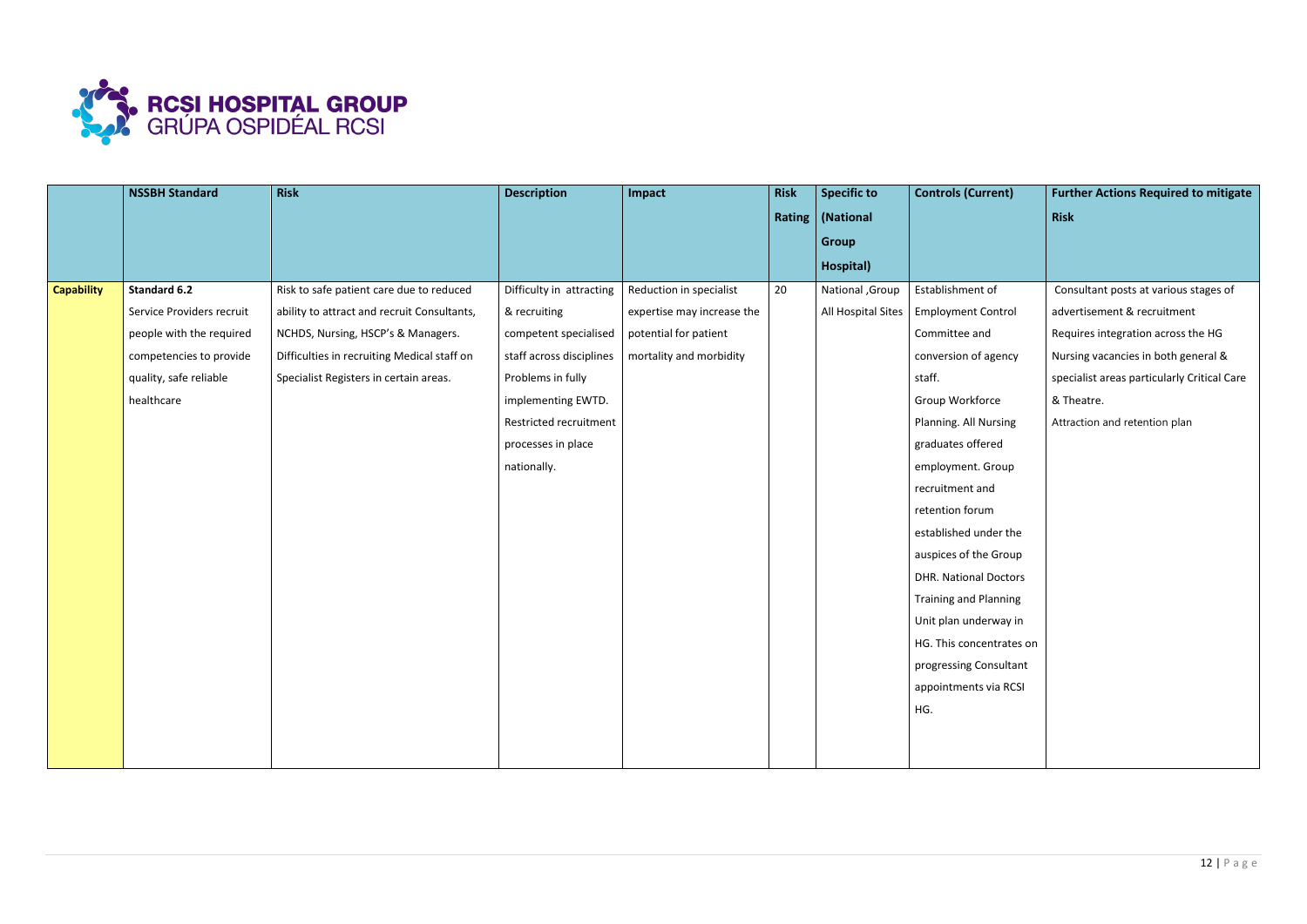

|                   | <b>NSSBH Standard</b>      | Risk                                     | <b>Description</b>       | Impact                     | <b>Risk</b> | <b>Specific to</b><br>Rating   (National | <b>Controls (Current)</b>   | <b>Further Actions Required to mitigate</b><br>Risk |
|-------------------|----------------------------|------------------------------------------|--------------------------|----------------------------|-------------|------------------------------------------|-----------------------------|-----------------------------------------------------|
|                   |                            |                                          |                          |                            |             | <b>Group</b>                             |                             |                                                     |
|                   |                            |                                          |                          |                            |             | Hospital)                                |                             |                                                     |
| <b>Capability</b> | <b>Standard 6.3</b>        | Risk to safe patient care due to reduced | Difficulty in attracting | Reduction in specialist    | 16          | National , Group                         | National Report on          | RCSI Group to progress Implementation               |
|                   | Service providers ensure   | ability to attract & retain competent    | & retaining competent    | expertise may increase the |             | All Hospital                             | Medical & Surgical          | Group (Medical, Nurse Staffing)                     |
|                   | their workforce have the   | Consultants, NCHDS, Nursing, HSCP's, and | specialised staff across | potential for patient      |             | Sites.                                   | Staffing & skill mix report | Attraction and retention plan                       |
|                   | competencies required to   | Managers across specialities.            | disciplines.             | mortality and morbidity.   |             |                                          | nationally, BH and OLOL     |                                                     |
|                   | deliver high quality, safe |                                          | Increasing loss of       |                            |             |                                          | sites for implementation    |                                                     |
|                   | and reliable healthcare.   |                                          | hours due to national    |                            |             |                                          | OLOL for enhanced care      |                                                     |
|                   |                            |                                          | HR policy and national   |                            |             |                                          | project.                    |                                                     |
|                   |                            |                                          | legislation not          |                            |             |                                          | 3 year workforce plan for   |                                                     |
|                   |                            |                                          | reflected in WTE         |                            |             |                                          | the Groups HSE sites has    |                                                     |
|                   |                            |                                          | metrics.                 |                            |             |                                          | been completed.             |                                                     |
|                   |                            |                                          |                          |                            |             |                                          | Trending dashboards and     |                                                     |
|                   |                            |                                          |                          |                            |             |                                          | operational reports have    |                                                     |
|                   |                            |                                          |                          |                            |             |                                          | been prepared and           |                                                     |
|                   |                            |                                          |                          |                            |             |                                          | monitored at Group level.   |                                                     |
|                   |                            |                                          |                          |                            |             |                                          |                             |                                                     |
|                   |                            |                                          |                          |                            |             |                                          |                             |                                                     |
|                   |                            |                                          |                          |                            |             |                                          |                             |                                                     |
|                   |                            |                                          |                          |                            |             |                                          |                             |                                                     |
|                   |                            |                                          |                          |                            |             |                                          |                             |                                                     |
|                   |                            |                                          |                          |                            |             |                                          |                             |                                                     |
|                   |                            |                                          |                          |                            |             |                                          |                             |                                                     |
|                   |                            |                                          |                          |                            |             |                                          |                             |                                                     |
|                   |                            |                                          |                          |                            |             |                                          |                             |                                                     |
|                   |                            |                                          |                          |                            |             |                                          |                             |                                                     |
|                   |                            |                                          |                          |                            |             |                                          |                             |                                                     |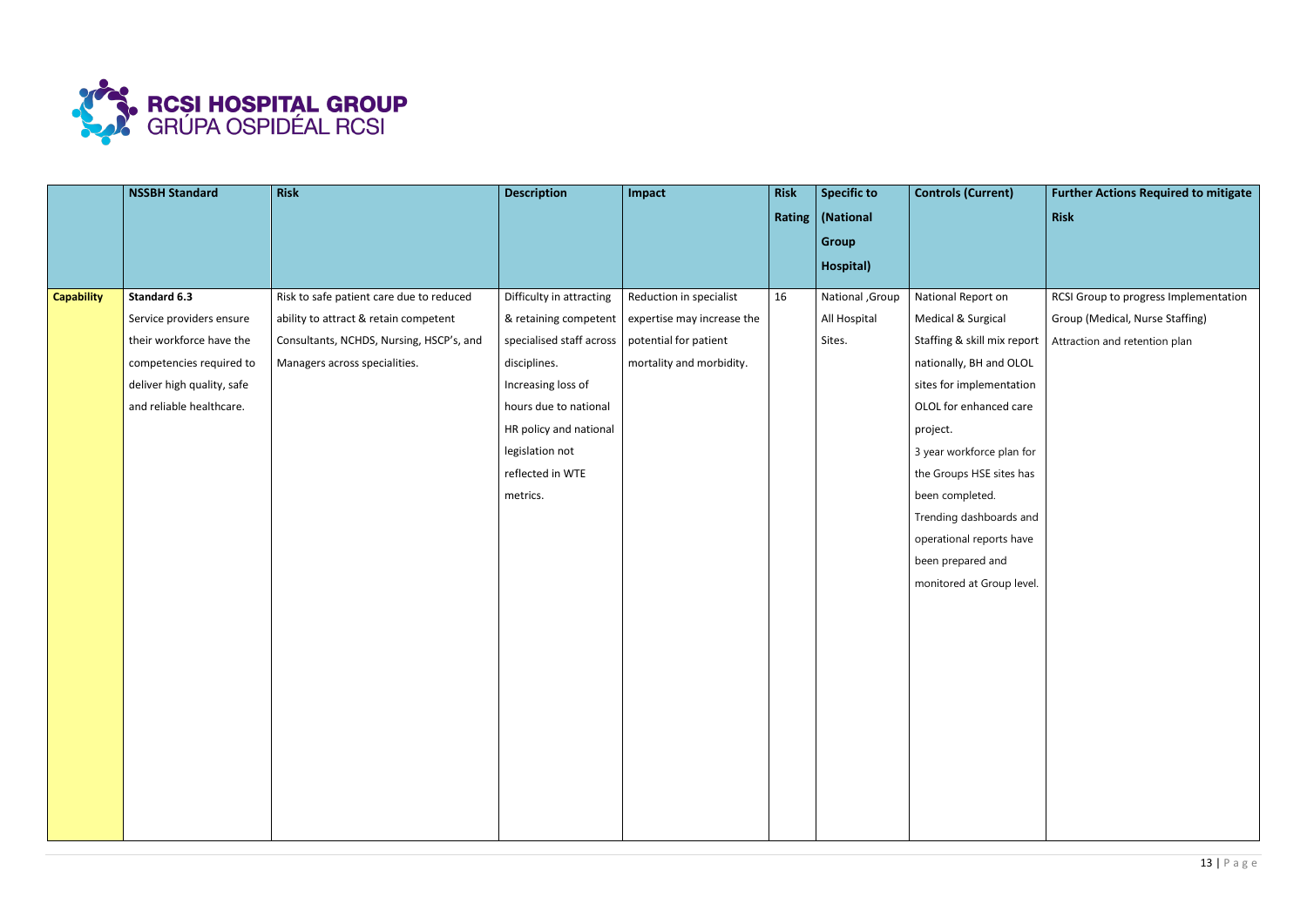

|                       | <b>NSSBH Standard</b>        | <b>Risk</b>                             | <b>Description</b>              | Impact                     | <b>Risk</b> | <b>Specific to</b> | <b>Controls (Current)</b>        | <b>Further Actions Required to mitigate</b> |
|-----------------------|------------------------------|-----------------------------------------|---------------------------------|----------------------------|-------------|--------------------|----------------------------------|---------------------------------------------|
|                       |                              |                                         |                                 |                            |             | Rating   (National |                                  | <b>Risk</b>                                 |
|                       |                              |                                         |                                 |                            |             | <b>Group</b>       |                                  |                                             |
|                       |                              |                                         |                                 |                            |             | Hospital)          |                                  |                                             |
| <b>Capacity &amp;</b> | <b>Standard 2.1</b>          | Risk to safe patient care due to the    | <b>Infrastructural Deficits</b> | Risk of patients being     | 25          | All Hospital Sites | <b>HIQA Monitoring</b>           | Implement comprehensive maintenance         |
| <b>Capability</b>     | Healthcare reflects national | transmission of Healthcare Associated   | across sites.                   | harmed due to contracting  |             |                    | National Standards for           | programme.                                  |
|                       | and international evidence   | Infection (HCAI), e.g. Risk of patients | Insufficient isolation          | HCAI. Potential for        |             |                    | the prevention & control         | Funding to progress infrastructural         |
|                       | of what is known to          | contracting Staph aureus, CDIFF, CPE,   | facilities, inadequate          | increased mortality &      |             |                    | of healthcare-associated         | deficits                                    |
|                       | achieve best outcomes for    | Klebsiella                              | space between beds &            | morbidity.                 |             |                    | infections in acute              | All new capital developments include        |
|                       | service users                | Transmission of COVID-19                | trollies. Overcrowding          | <b>Extended LOS</b>        |             |                    | healthcare services              | adequate single rooms.                      |
|                       |                              |                                         | in Emergency                    | Risk of outbreak of HCAI   |             |                    | (2017). Monitoring anti-         |                                             |
|                       |                              |                                         | Departments across              | Potential for patient harm |             |                    | microbial stewardship.           |                                             |
|                       |                              |                                         | the RCSI Group. Lack            | due to transmission of     |             |                    | Hand Hygiene training &          |                                             |
|                       |                              |                                         | of centralised                  | infection arising from the |             |                    | monitoring. Use of               |                                             |
|                       |                              |                                         | decontamination                 | lack of centralised        |             |                    | <b>Clinical Guidelines &amp;</b> |                                             |
|                       |                              |                                         | facilities. Reduced             | decontamination facilities |             |                    | Care Bundles which are           |                                             |
|                       |                              |                                         | capacity & capability           | across sites.              |             |                    | monitored. Training in           |                                             |
|                       |                              |                                         | both people &                   | Inability to manage high   |             |                    | place. Performance               |                                             |
|                       |                              |                                         | systems to identify &           | volumes of admissions      |             |                    | Metrics in place. In OLOL        |                                             |
|                       |                              |                                         | follow up CPE contacts          | requiring isolation        |             |                    | December 2018 further            |                                             |
|                       |                              |                                         |                                 |                            |             |                    | 29 beds (Single Rooms)           |                                             |
|                       |                              |                                         |                                 |                            |             |                    | opened. Molecular                |                                             |
|                       |                              |                                         |                                 |                            |             |                    | platform to increase CPE         |                                             |
|                       |                              |                                         |                                 |                            |             |                    | testing in place in              |                                             |
|                       |                              |                                         |                                 |                            |             |                    | Connolly. Programme of           |                                             |
|                       |                              |                                         |                                 |                            |             |                    | testing for multiple             |                                             |
|                       |                              |                                         |                                 |                            |             |                    | HCAI's in all sites in place     |                                             |
|                       |                              |                                         |                                 |                            |             |                    | in all sites includes Covid      |                                             |
|                       |                              |                                         |                                 |                            |             |                    | 19                               |                                             |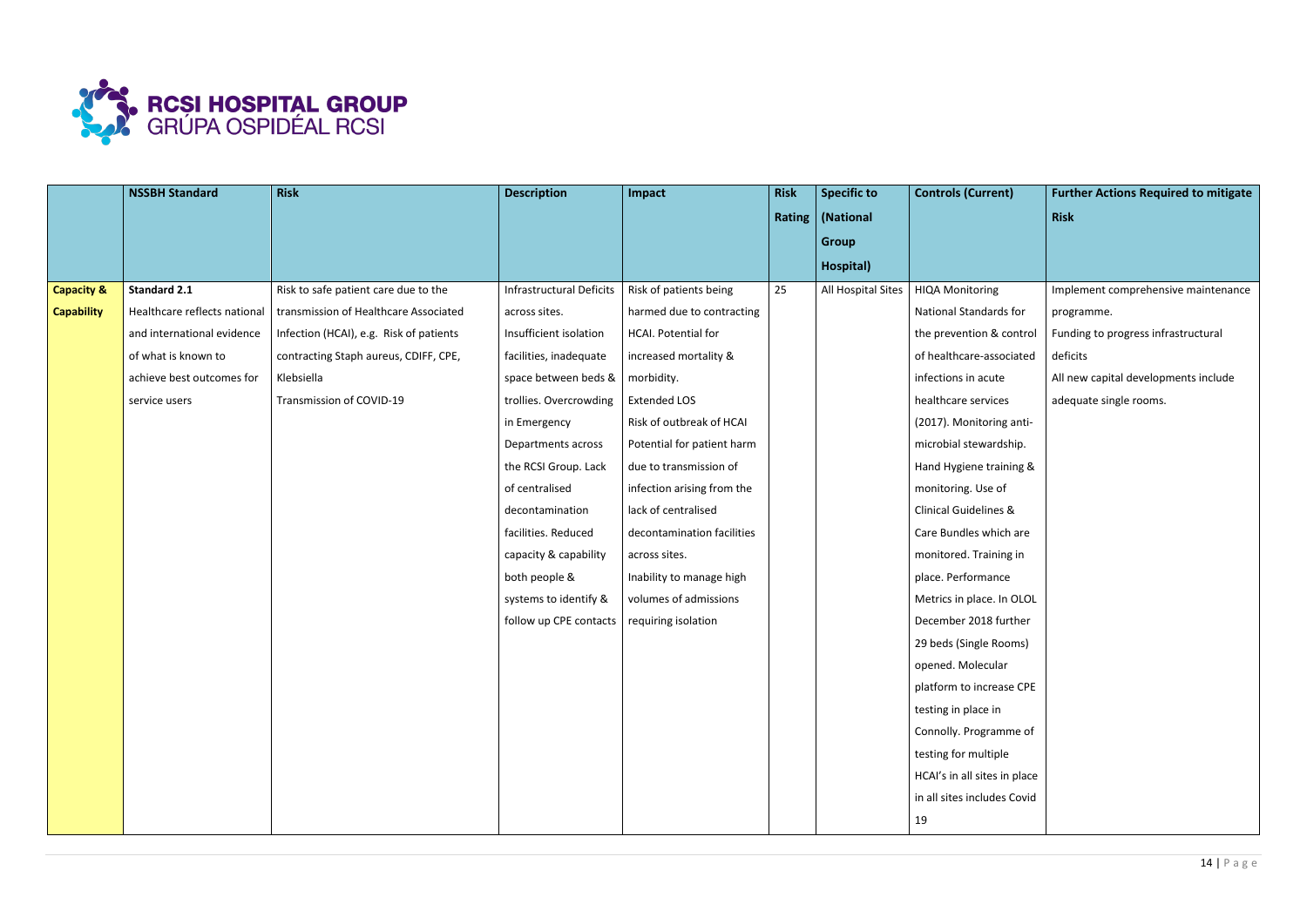

|                       | <b>NSSBH Standard</b>        | <b>Risk</b>                         | <b>Description</b>        | Impact                       | <b>Risk</b> | <b>Specific to</b> | <b>Controls (Current)</b>    | <b>Further Actions Required to mitigate</b>  |
|-----------------------|------------------------------|-------------------------------------|---------------------------|------------------------------|-------------|--------------------|------------------------------|----------------------------------------------|
|                       |                              |                                     |                           |                              |             | Rating   (National |                              | <b>Risk</b>                                  |
|                       |                              |                                     |                           |                              |             | <b>Group</b>       |                              |                                              |
|                       |                              |                                     |                           |                              |             | Hospital)          |                              |                                              |
|                       |                              |                                     |                           |                              |             |                    |                              |                                              |
| <b>Capacity &amp;</b> | <b>Standard 2.1</b>          | Risk of transmission of Covid 19 in | Risk of transmission      | Impacts on patients & staff  | 16          | Hospital and       | <b>Senior Management</b>     | Ability to continually access equipment,     |
| <b>Capability</b>     | Healthcare reflects national | <b>Healthcare facilities</b>        | between patients and      | Risk of cross infection as   |             | Group and          | oversight at Group and       | staff and bed capacity.                      |
|                       | and international evidence   |                                     | staff. Patient to         | described. Risk to safe      |             | National           | Hospital Level.              | The ability of measures from NHPET to        |
|                       | of what is known to          |                                     | patient and staff to      | patient care as the ability  |             |                    | Performance monitoring       | reduce and eliminate transmission of         |
|                       | achieve best outcomes for    |                                     | staff.                    | to provide scheduled care    |             |                    | Monitoring of covid 19       | covid 19. Deficit in resources and skills to |
|                       | service users                |                                     | Resources across RCSI     | is substantially reduced.    |             |                    | cases. Ongoing               | provide contact tracing and ongoing          |
|                       | <b>Standard 2.7</b>          |                                     | HG are currently          | Only urgent scheduled care   |             |                    | management of staff.         | management covid patients. Requires          |
|                       | Healthcare is provided in a  |                                     | aimed at reducing risk    | cases admitted & this is     |             |                    | Role Occupational            | capacity and capability.                     |
|                       | physical environment that    |                                     | cross infection and       | based on ability to provide  |             |                    | Health/IPC prioritised &     | Review to commence of all scheduled          |
|                       | supports the delivery of     |                                     | transmission of Covid     | capacity daily. Includes     |             |                    | supported across all         | care processes to ensure safe pathways       |
|                       | high quality safe and        |                                     | 19 and managing           | non covid beds, ITU and      |             |                    | sites. Each site testing for | are in place to manage patients in the       |
|                       | reliable care and protects   |                                     | &identifying patients     | theatre capacity. Potential  |             |                    | covid 19.                    | context of covid-19                          |
|                       | the health & welfare of      |                                     | & staff who test          | mortality & morbidity to     |             |                    | Specific training in place   | Vaccination programme in place. PPE &        |
|                       | service users                |                                     | positive for this illness | patients requiring           |             |                    | for staff managing Covid     | FITT training in place & monitored.          |
|                       | Standard 3.1                 |                                     | Ensuring their ongoing    | scheduled care.              |             |                    | 19 patients                  |                                              |
|                       | Service Providers protect    |                                     | treatment & care.         | Requirement for              |             |                    | Communication                |                                              |
|                       | service users from the risk  |                                     |                           | equipment e.g. PPE,          |             |                    | structures and safety        |                                              |
|                       | of harm associated with      |                                     |                           | Requirement for testing      |             |                    | huddles in place in each     |                                              |
|                       | the design and delivery of   |                                     |                           | Ventilators, Syringe drivers |             |                    | site.                        |                                              |
|                       | healthcare services.         |                                     |                           | etc substantially increased. |             |                    | Procurement of               |                                              |
|                       |                              |                                     |                           | Challenge to provide         |             |                    | equipment and                |                                              |
|                       |                              |                                     |                           | isolation facilities.        |             |                    | resources constant and       |                                              |
|                       |                              |                                     |                           | Potential challenge in       |             |                    | ongoing                      |                                              |
|                       |                              |                                     |                           | providing ITU capacity to    |             |                    | PPGS, IPC Leadership         |                                              |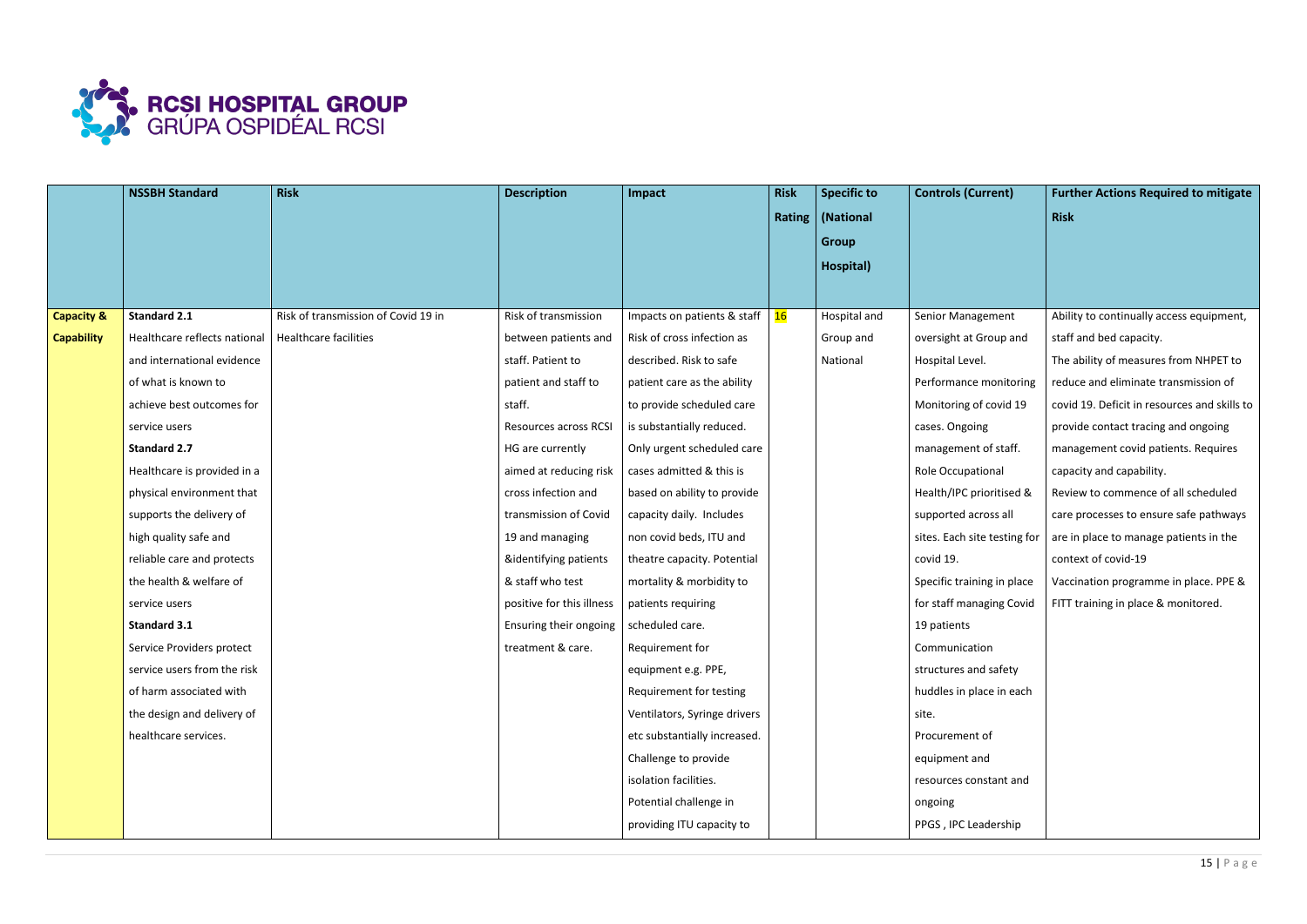

|  |  | manage surge in patients    | Staff supports. All       |
|--|--|-----------------------------|---------------------------|
|  |  | needing ITU.                | Hospital physical         |
|  |  | Impact on staff wellbeing   | capacity expanded.        |
|  |  | now & in the future due to  | Vaccine programme in      |
|  |  | impact of providing care in | place and the majority of |
|  |  | this scenario.              | frontline staff are       |
|  |  |                             | vaccinated. Majority of   |
|  |  |                             | vulnerable patients       |
|  |  |                             | vaccinated. Process in    |
|  |  |                             | place to ensure vaccines  |
|  |  |                             | monitored and             |
|  |  |                             | completed . RCSI HG       |
|  |  |                             | continues to support      |
|  |  |                             | community mass            |
|  |  |                             | vaccination centres in    |
|  |  |                             | addition to running       |
|  |  |                             | Hospital vaccination      |
|  |  |                             | centres. Vulnerable       |
|  |  |                             | Paedatric cohorts being   |
|  |  |                             | vaccinated in HG          |
|  |  |                             |                           |
|  |  |                             |                           |
|  |  |                             |                           |
|  |  |                             |                           |
|  |  |                             |                           |
|  |  |                             |                           |
|  |  |                             |                           |
|  |  |                             |                           |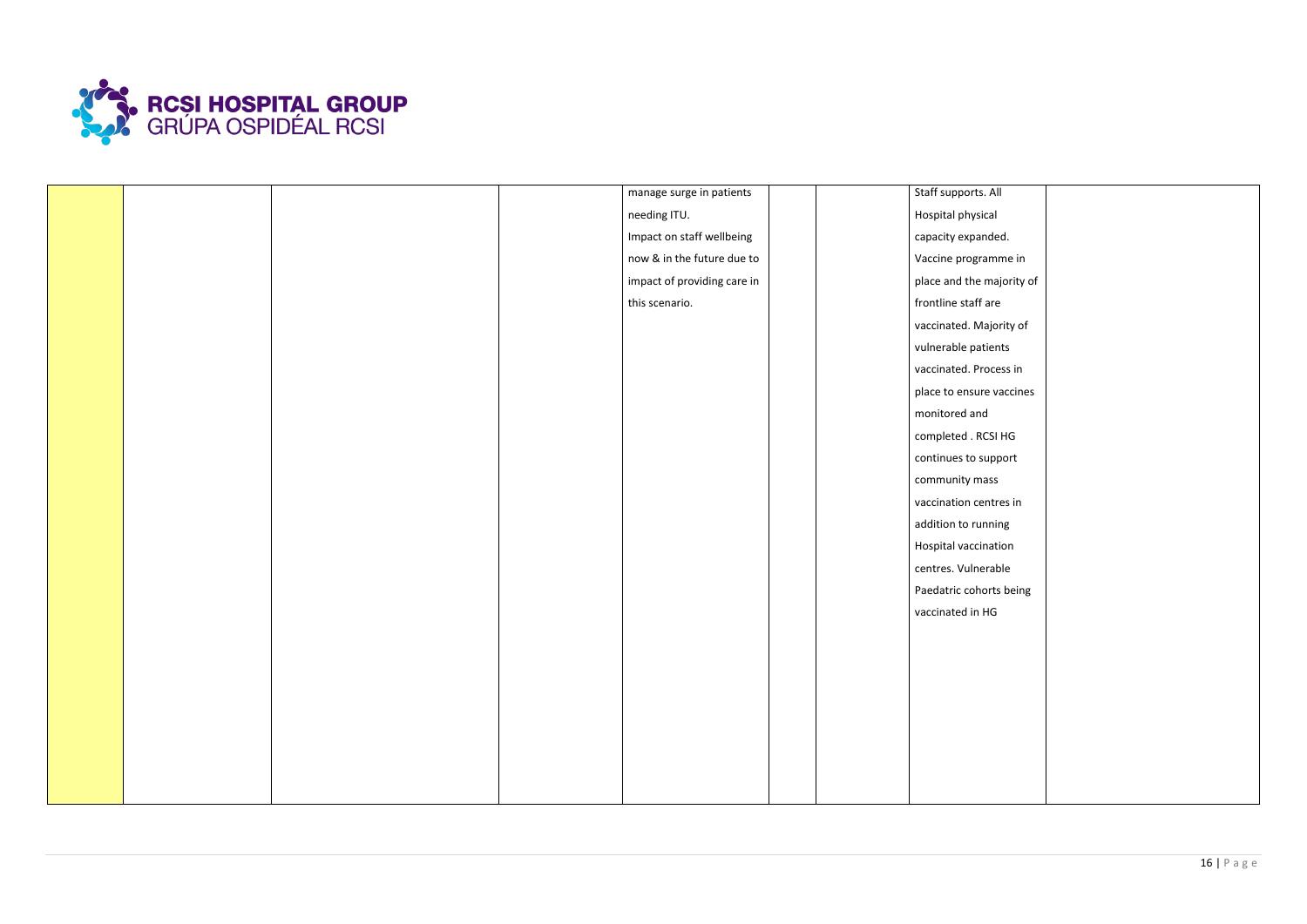

|                       | <b>NSSBH Standard</b>       | <b>Risk</b>                                 | <b>Description</b>      | Impact                         | <b>Risk</b> | <b>Specific to</b> | <b>Controls (Current)</b>        | <b>Further Actions Required to mitigate</b> |
|-----------------------|-----------------------------|---------------------------------------------|-------------------------|--------------------------------|-------------|--------------------|----------------------------------|---------------------------------------------|
|                       |                             |                                             |                         |                                |             | Rating   (National |                                  | <b>Risk</b>                                 |
|                       |                             |                                             |                         |                                |             | <b>Group</b>       |                                  |                                             |
|                       |                             |                                             |                         |                                |             | Hospital)          |                                  |                                             |
|                       |                             |                                             |                         |                                |             |                    |                                  |                                             |
| <b>Capacity &amp;</b> |                             | Risk to safe patient care due to healthcare | Staff absence due to    | Potential impact on safe       | 20          | National           | Constant monitoring in           | Further actions under constant review       |
|                       |                             |                                             | illness or the          |                                |             |                    | place at corporate level in      |                                             |
| <b>Capability</b>     | Standard 3.1                | staff absences during the covid-19          |                         | patient care due to            |             | Group              | each site.                       | whilst the covid-19 pandemic is ongoing     |
|                       | Service Providers protect   | pandemic.                                   | requirement to isolate  | challenges maintaining         |             | Hospital           | Flexible rosters with            |                                             |
|                       | service users from the risk |                                             | as a close contact has  | safe staffing levels across    |             |                    | redeployment from non-           |                                             |
|                       | of harm associated with     |                                             | impacted the ability to | disciplines. In addition staff |             |                    | essential areas or clinical      |                                             |
|                       | the design and delivery of  |                                             | maintain staffing to    | may be working outside         |             |                    | services that are not time       |                                             |
|                       | healthcare services.        |                                             | normal levels across    | their normal areas leading     |             |                    | sensitive.                       |                                             |
|                       |                             |                                             | all disciplines         | to challenges with both        |             |                    | Each site considering and        |                                             |
|                       |                             |                                             |                         | skill mix and competencies.    |             |                    | managing derogation              |                                             |
|                       | Standard 6.3                |                                             |                         | Omnicron variant's             |             |                    | requests at corporate level      |                                             |
|                       | Service providers ensure    |                                             |                         | transmissibility has led to    |             |                    | (HCAI committees).               |                                             |
|                       | their workforce have the    |                                             |                         | vastly increased number of     |             |                    | Scheduled and unscheduled        |                                             |
|                       | competencies required to    |                                             |                         | close contacts. Staff testing  |             |                    | care pathways constantly         |                                             |
|                       | deliver high quality, safe  |                                             |                         | regimes, using antigen and     |             |                    | reviewed, with emergency         |                                             |
|                       | and reliable healthcare.    |                                             |                         | PCR testing is in place as     |             |                    | and time sensitive care          |                                             |
|                       |                             |                                             |                         | required                       |             |                    | prioritised.                     |                                             |
|                       |                             |                                             |                         |                                |             |                    | <b>ITU</b> patients and external |                                             |
|                       |                             |                                             |                         |                                |             |                    | ward monitoring patient          |                                             |
|                       |                             |                                             |                         |                                |             |                    | numbers constantly               |                                             |
|                       |                             |                                             |                         |                                |             |                    | monitored.                       |                                             |
|                       |                             |                                             |                         |                                |             |                    | All hospitals delivering         |                                             |
|                       |                             |                                             |                         |                                |             |                    | booster (3rd) vaccination        |                                             |
|                       |                             |                                             |                         |                                |             |                    | doses to staff and patients      |                                             |
|                       |                             |                                             |                         |                                |             |                    | ongoing.                         |                                             |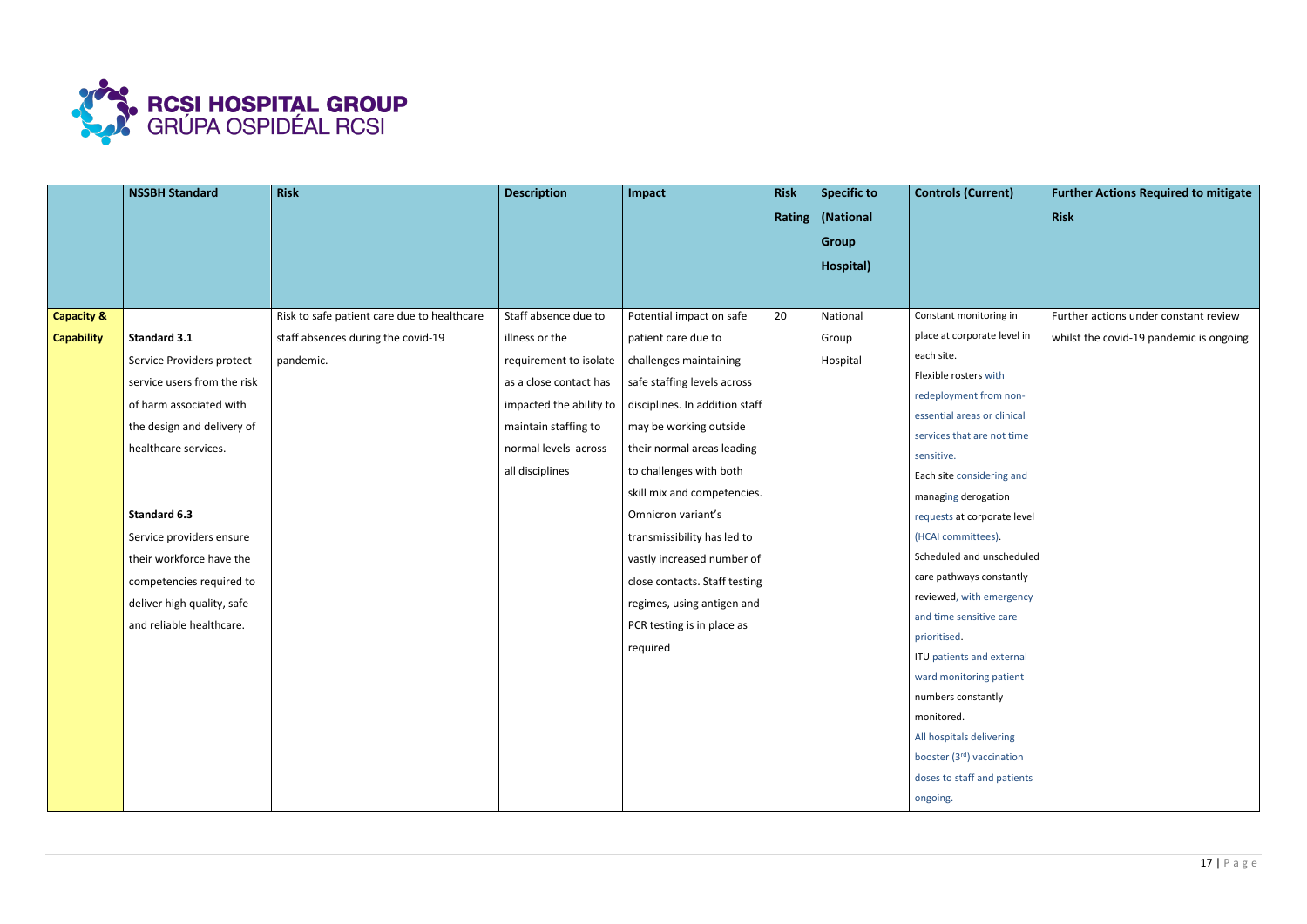

|                   | <b>NSSBH Standard</b>       | <b>Risk</b>                                 | <b>Description</b>      | Impact                       | <b>Risk</b> | <b>Specific to</b>    | <b>Controls (Current)</b> | <b>Further Actions Required to mitigate</b> |
|-------------------|-----------------------------|---------------------------------------------|-------------------------|------------------------------|-------------|-----------------------|---------------------------|---------------------------------------------|
|                   |                             |                                             |                         |                              |             | Rating   (National    |                           | <b>Risk</b>                                 |
|                   |                             |                                             |                         |                              |             | <b>Group</b>          |                           |                                             |
|                   |                             |                                             |                         |                              |             | Hospital)             |                           |                                             |
|                   |                             |                                             |                         |                              |             |                       |                           |                                             |
| <b>Capability</b> | <b>Standard 2.3</b>         | Risk to safe Patient Care when transferring | Lack of clear           | Risk to patient safety due   | 12          | All Hospital Sites    | S L A between the Dublin  | High risk patient cohorts are managed       |
|                   | Service users receive       | high risk patient cohorts across sites      | documented transfer     | to patients not transferring |             |                       | North East HSE service    | on a case by case basis and this area       |
|                   | integrated care which is    |                                             | criteria. No Formal     | in a timely manner to an     |             |                       | and the Rotunda Hospital  | requires further development of formal      |
|                   | coordinated                 |                                             | Policy. No audit or     | appropriate care setting     |             |                       | (Managed Peri-natal       | agreed written referral pathways across     |
|                   | effectively within and      |                                             | monitoring. Ambiguity   |                              |             |                       | Network).                 | the HG which can be monitored and           |
|                   | between services.           |                                             | re catchment area.      |                              |             |                       | PICU. National Pathways,  | audited. Consultant to Consultant           |
|                   |                             |                                             | High risk groups        |                              |             |                       | <b>Hospital Transfer</b>  | Referral                                    |
|                   |                             |                                             | include Trauma,         |                              |             |                       | Policies, these typically |                                             |
|                   |                             |                                             | Maternity, Paeds,       |                              |             |                       | outline the process of    |                                             |
|                   |                             |                                             | Acutely unwell patients |                              |             |                       | patient transfer.         |                                             |
|                   |                             |                                             |                         |                              |             |                       | Streamlined ITU           |                                             |
|                   |                             |                                             |                         |                              |             |                       | transfers via (MICAS)     |                                             |
| <b>Capability</b> | <b>Standard 2.5</b>         | There is a risk that relevant clinical      | Lack of                 | Potential impact on safe     | 16          | <b>Group Hospital</b> | Various formats across    | Progress standardised format utilising      |
|                   | All information necessary   | information may not be effectively handed   | standardisation across  | patient care if relevant     |             |                       | sites, mainly manual.     | ISBAR. Consultant to Consultant             |
|                   | to support the provision of | over as patients transfer within and        | sites. Absence of       | clinical information is not  |             |                       | SBAR utilised in various  | Referral. Monitor Implementation of         |
|                   | effective                   | between sites. Includes transfer to private | software                | transmitted                  |             |                       | Forums.                   | National Clinical Guideline.                |
|                   | care, including information | hospitals in the context of covid 19        |                         |                              |             |                       |                           |                                             |
|                   | provided by the service     |                                             |                         |                              |             |                       |                           |                                             |
|                   | user, is available at the   |                                             |                         |                              |             |                       |                           |                                             |
|                   | point of clinical decision  |                                             |                         |                              |             |                       |                           |                                             |
|                   | making.                     |                                             |                         |                              |             |                       |                           |                                             |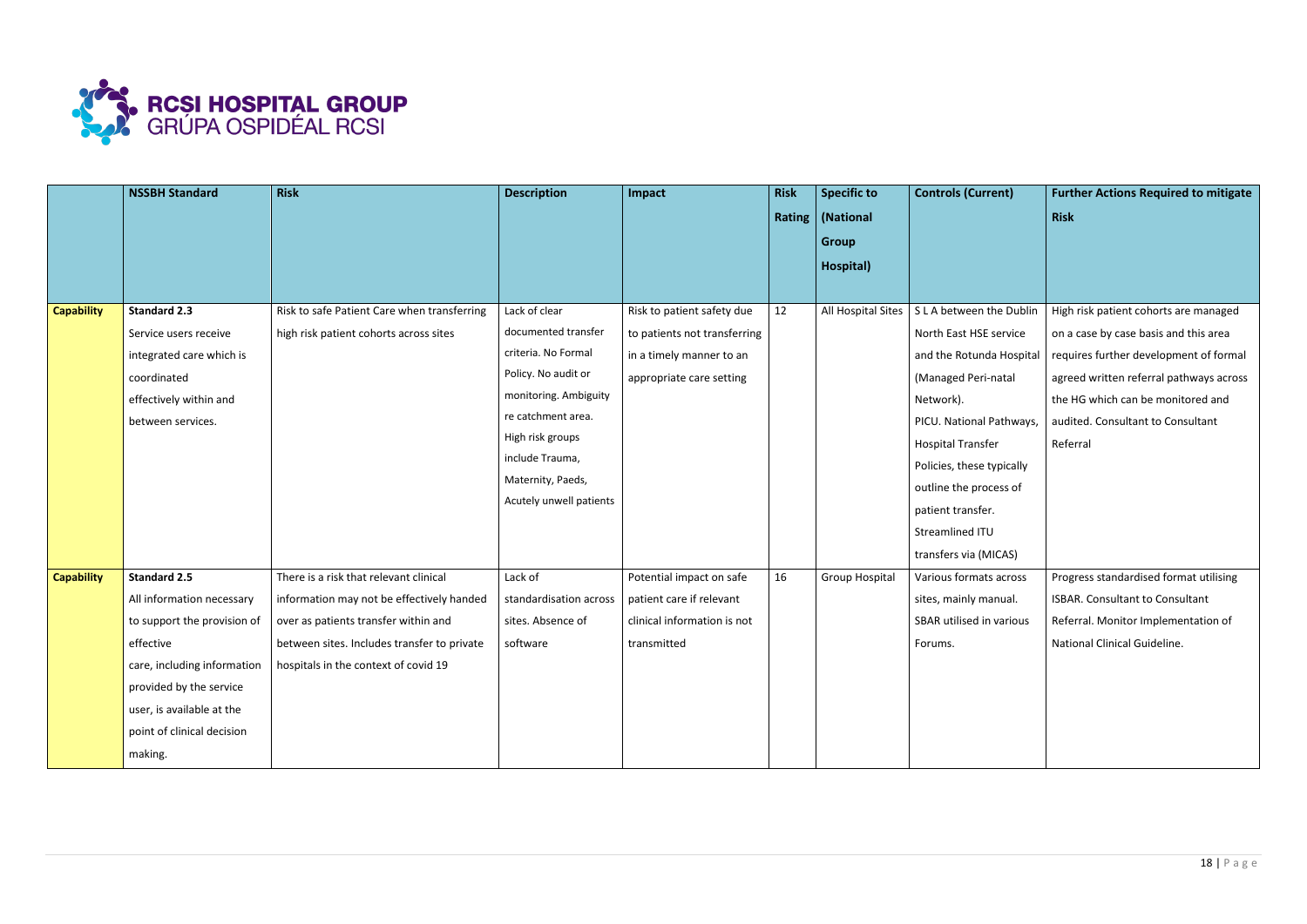

|                   | <b>NSSBH Standard</b>      | Risk                                    | <b>Description</b>    | Impact                     | <b>Risk</b> | <b>Specific to</b> | <b>Controls (Current)</b>           | <b>Further Actions Required to mitigate</b> |
|-------------------|----------------------------|-----------------------------------------|-----------------------|----------------------------|-------------|--------------------|-------------------------------------|---------------------------------------------|
|                   |                            |                                         |                       |                            |             | Rating   (National |                                     | <b>Risk</b>                                 |
|                   |                            |                                         |                       |                            |             | <b>Group</b>       |                                     |                                             |
|                   |                            |                                         |                       |                            |             | Hospital)          |                                     |                                             |
|                   |                            |                                         |                       |                            |             |                    |                                     |                                             |
|                   |                            |                                         |                       |                            |             |                    |                                     |                                             |
| <b>Capability</b> | <b>Standard 3.2</b>        | Risk of not learning from incidences of | Absence of a          | Risk of not learning from  | 12          | National           | External Monitoring e.g.            | The RCSI HG utilising a review of all       |
|                   | Service providers monitor  | adverse events and patient complaints   | structured process to | incidences of adverse      |             | Group              | HIQA.                               | structures and processes related to         |
|                   | and learn from information |                                         | allow monitoring      | events and patient         |             | Hospital/s         | <b>Group &amp; Hospital Quality</b> | Quality & Safety including                  |
|                   | relevant                   |                                         | sharing QI and        | complaints so that         |             |                    | & Safety Committees &               | recommendations for improvement.            |
|                   | to the provision of safe   |                                         | learning from adverse | patients may continue to   |             |                    | structures.                         |                                             |
|                   | services and actively      |                                         | events to happen.     | be unnecessarily adversely |             |                    | NIMS data                           |                                             |
|                   | promote learning           |                                         | Limited proactive     | affected                   |             |                    | Use of quality & safety             |                                             |
|                   | both internally and        |                                         | audit across          |                            |             |                    | metrics in place. Senior            |                                             |
|                   | externally                 |                                         | specialities. Limited |                            |             |                    | Incident Management                 |                                             |
|                   |                            |                                         | mortality & morbidity |                            |             |                    | Forum (SIMF) Women's                |                                             |
|                   |                            |                                         | Data.                 |                            |             |                    | & Children's Health in              |                                             |
|                   |                            |                                         |                       |                            |             |                    | place. Surgical & Medical           |                                             |
|                   |                            |                                         |                       |                            |             |                    | SIMF's in place. Quality &          |                                             |
|                   |                            |                                         |                       |                            |             |                    | <b>Safety Managers Forum</b>        |                                             |
|                   |                            |                                         |                       |                            |             |                    | & Complaints Managers               |                                             |
|                   |                            |                                         |                       |                            |             |                    | Forum in place to enable            |                                             |
|                   |                            |                                         |                       |                            |             |                    | shared learning. Analysis           |                                             |
|                   |                            |                                         |                       |                            |             |                    | of learning from WAC                |                                             |
|                   |                            |                                         |                       |                            |             |                    | SIMF underway with                  |                                             |
|                   |                            |                                         |                       |                            |             |                    | QIPS in place. Clinical             |                                             |
|                   |                            |                                         |                       |                            |             |                    | Safety Alert System in              |                                             |
|                   |                            |                                         |                       |                            |             |                    | place via SIMF's                    |                                             |
|                   |                            |                                         |                       |                            |             |                    |                                     |                                             |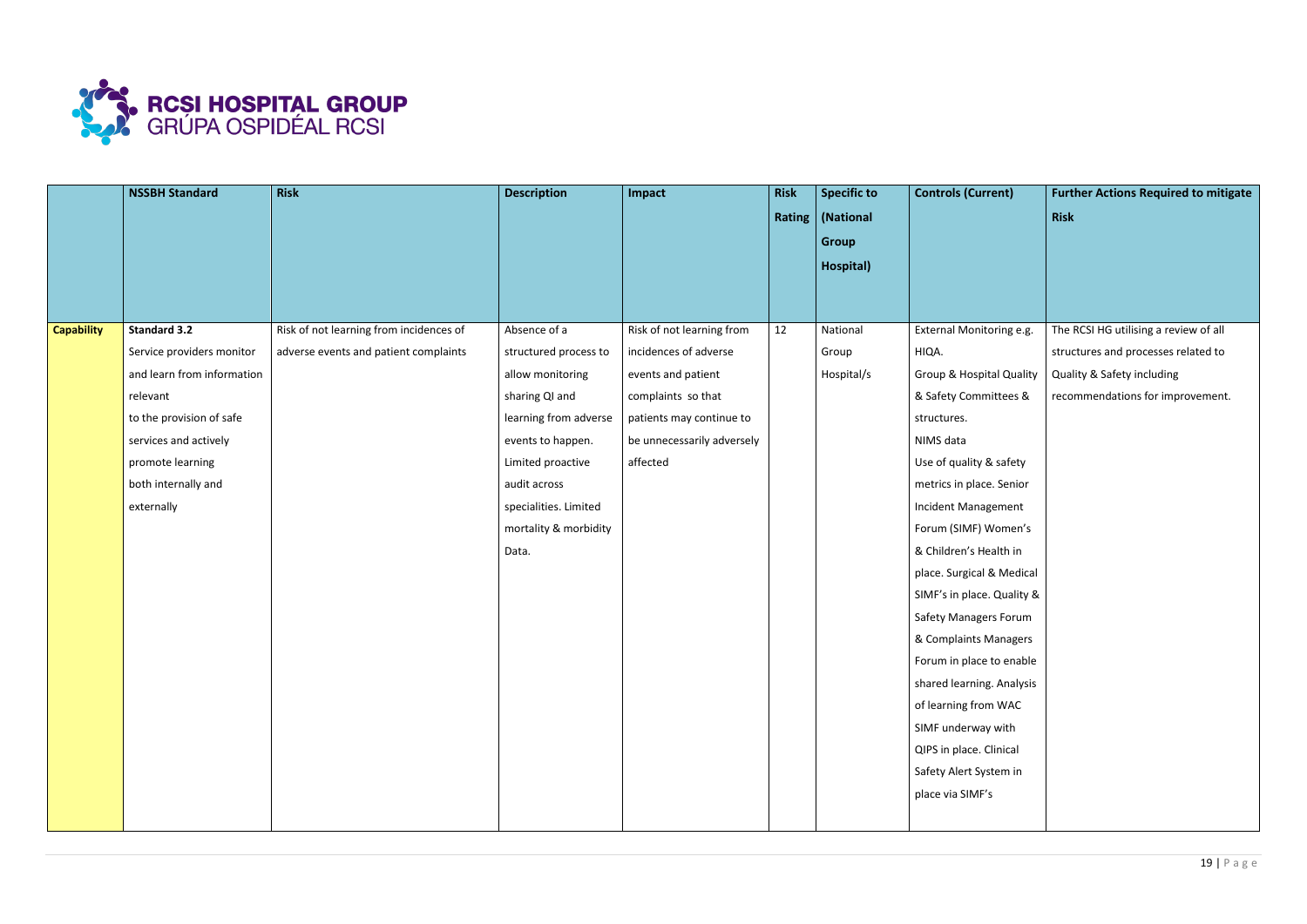

|                   | <b>NSSBH Standard</b>       | <b>Risk</b>                               | <b>Description</b>      | Impact                      | <b>Risk</b> | Specific to        | <b>Controls (Current)</b>  | <b>Further Actions Required to mitigate</b> |
|-------------------|-----------------------------|-------------------------------------------|-------------------------|-----------------------------|-------------|--------------------|----------------------------|---------------------------------------------|
|                   |                             |                                           |                         |                             |             | Rating   (National |                            | <b>Risk</b>                                 |
|                   |                             |                                           |                         |                             |             | Group              |                            |                                             |
|                   |                             |                                           |                         |                             |             | Hospital)          |                            |                                             |
| <b>Capability</b> | <b>Standard 2.5</b>         | There is a risk of results of tests and   | Absence of a            | Risk of patient harm due to | 16          | Hospital/s         | Variety of controls across | Standardised processes across sites         |
|                   | All information necessary   | diagnostics not being transmitted to      | structured process to   | missed or delayed           |             |                    | sites manual & IT          | which are audited and monitored             |
|                   | to support the provision of | Consultants/Senior Decision makers in a   | facilitate transmission | diagnosis                   |             |                    |                            | An EPR integrated across the patient        |
|                   | effective                   | timely manner.                            | of information from     |                             |             |                    |                            | journey                                     |
|                   | care, including information |                                           | time of test to receipt |                             |             |                    |                            |                                             |
|                   | provided by the service     |                                           | of result by            |                             |             |                    |                            |                                             |
|                   | user, is                    |                                           | Consultants.            |                             |             |                    |                            |                                             |
|                   | available at the point of   |                                           | Variety of systems      |                             |             |                    |                            |                                             |
|                   | clinical decision making    |                                           | across sites IT/Manual  |                             |             |                    |                            |                                             |
| <b>Capability</b> | <b>Standard 2.5</b>         | There is a risk of results of tests and   | Absence of a            | Risk of patient harm due to | 16          | Hospital/s         | Variety of controls across | Standardised processes across sites         |
|                   | All information necessary   | diagnostics not being transmitted to GP's | structured              | missed or delayed           |             |                    | sites manual & IT all      | which are audited and monitored.            |
|                   | to support the provision of | and Patients in a timely manner.          | standardised process    | diagnosis.                  |             |                    | person dependant. Work     | An EPR integrated across the patient        |
|                   | effective                   |                                           | to facilitate           |                             |             |                    | on Health links project is | journey.                                    |
|                   | care, including information |                                           | transmission of         |                             |             |                    | underway                   |                                             |
|                   | provided by the service     |                                           | information from        |                             |             |                    |                            |                                             |
|                   | user, is available at the   |                                           | Hospital                |                             |             |                    |                            |                                             |
|                   | point of clinical decision  |                                           | Teams/Consultants to    |                             |             |                    |                            |                                             |
|                   | making.                     |                                           | Patients and GPs.       |                             |             |                    |                            |                                             |
|                   |                             |                                           |                         |                             |             |                    |                            |                                             |
|                   |                             |                                           |                         |                             |             |                    |                            |                                             |
|                   |                             |                                           |                         |                             |             |                    |                            |                                             |
|                   |                             |                                           |                         |                             |             |                    |                            |                                             |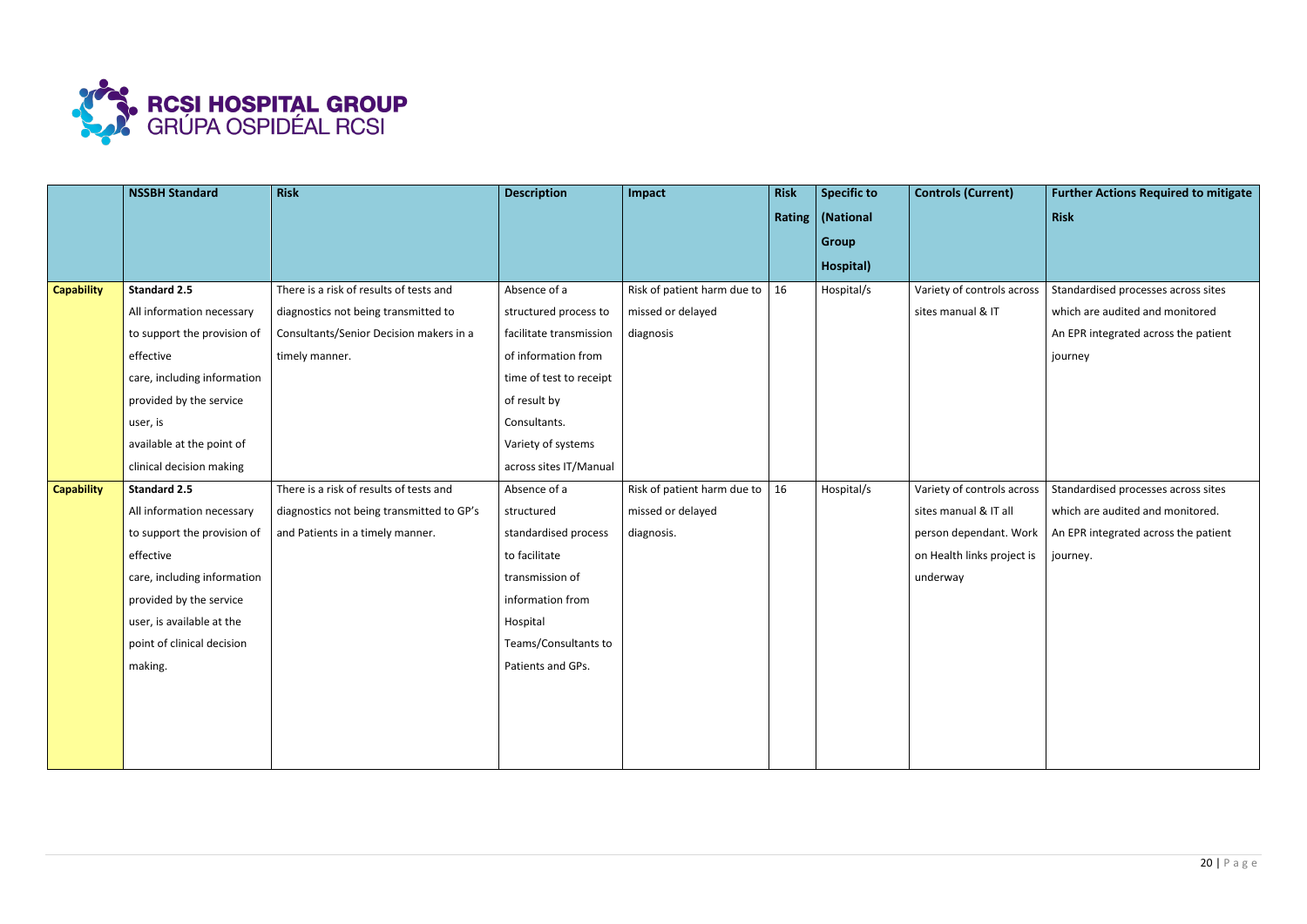

|                         | <b>NSSBH Standard</b>    | Risk                                        | <b>Description</b>     | Impact                    | <b>Risk</b> | <b>Specific to</b> | <b>Controls (Current)</b>       | <b>Further Actions Required to mitigate</b> |
|-------------------------|--------------------------|---------------------------------------------|------------------------|---------------------------|-------------|--------------------|---------------------------------|---------------------------------------------|
|                         |                          |                                             |                        |                           |             | Rating   (National |                                 | Risk                                        |
|                         |                          |                                             |                        |                           |             | Group              |                                 |                                             |
|                         |                          |                                             |                        |                           |             | Hospital)          |                                 |                                             |
| <b>Capability &amp;</b> | <b>Standard 5.6</b>      | Lack of standardisation across all sites in | Lack of                | Increased risk in the     | 12          | Group              | <b>RCSI Group</b>               | Commenced standardisation of Q & S          |
| <b>Culture</b>          | Leaders at all levels    | the HG                                      | standardisation,       | provision of safe patient |             | Hospital           | <b>Establishment of Quality</b> | Structures and processes across the         |
|                         | promote and strengthen a |                                             | leading to variation & | care                      |             |                    | & Safety Directorate            | Group.                                      |
|                         | culture of               |                                             | reduced reliability    |                           |             |                    | Commenced                       | Plan to extend QMS across sites             |
|                         | Quality and Safety       |                                             |                        |                           |             |                    | development of                  |                                             |
|                         | throughout the service.  |                                             |                        |                           |             |                    | standardised processes          |                                             |
|                         |                          |                                             |                        |                           |             |                    | & algorithms.                   |                                             |
|                         |                          |                                             |                        |                           |             |                    | Standardisation of Senior       |                                             |
|                         |                          |                                             |                        |                           |             |                    | Incident Forums (SIMF)          |                                             |
|                         |                          |                                             |                        |                           |             |                    | underway. Suite of              |                                             |
|                         |                          |                                             |                        |                           |             |                    | Performance metrics in          |                                             |
|                         |                          |                                             |                        |                           |             |                    | place. Continuous               |                                             |
|                         |                          |                                             |                        |                           |             |                    | performance monitoring          |                                             |
|                         |                          |                                             |                        |                           |             |                    | in place.                       |                                             |
|                         |                          |                                             |                        |                           |             |                    | A QMS was launched in           |                                             |
|                         |                          |                                             |                        |                           |             |                    | OLOL November 2019.             |                                             |
|                         |                          |                                             |                        |                           |             |                    |                                 |                                             |
|                         |                          |                                             |                        |                           |             |                    |                                 |                                             |
|                         |                          |                                             |                        |                           |             |                    |                                 |                                             |
|                         |                          |                                             |                        |                           |             |                    |                                 |                                             |
|                         |                          |                                             |                        |                           |             |                    |                                 |                                             |
|                         |                          |                                             |                        |                           |             |                    |                                 |                                             |
|                         |                          |                                             |                        |                           |             |                    |                                 |                                             |
|                         |                          |                                             |                        |                           |             |                    |                                 |                                             |
|                         |                          |                                             |                        |                           |             |                    |                                 |                                             |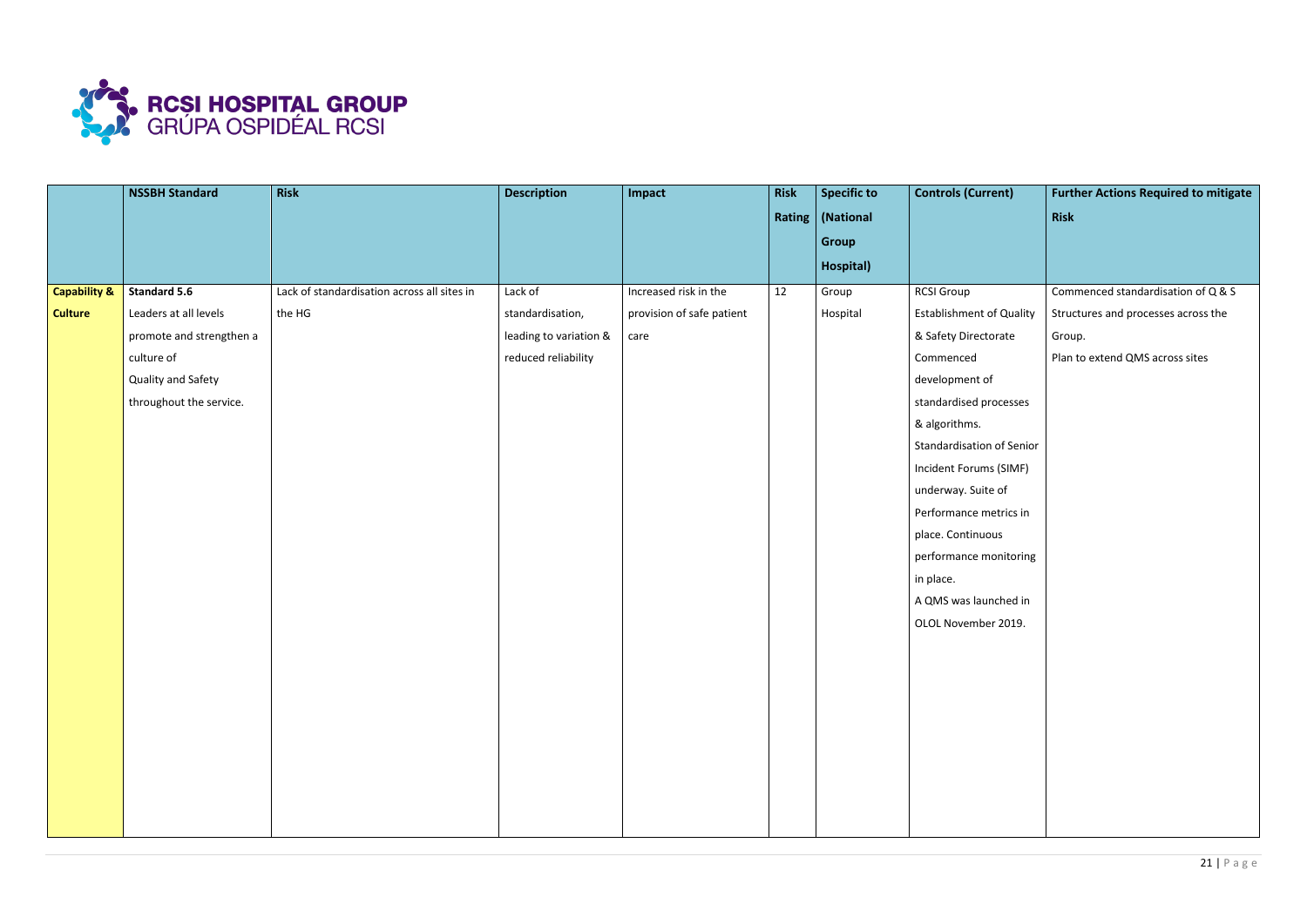

|                   | <b>NSSBH Standard</b>        | <b>Risk</b>                               | <b>Description</b>       | Impact                    | <b>Risk</b> | <b>Specific to</b> | <b>Controls (Current)</b>       | <b>Further Actions Required to mitigate</b> |
|-------------------|------------------------------|-------------------------------------------|--------------------------|---------------------------|-------------|--------------------|---------------------------------|---------------------------------------------|
|                   |                              |                                           |                          |                           |             | Rating   (National |                                 | <b>Risk</b>                                 |
|                   |                              |                                           |                          |                           |             | <b>Group</b>       |                                 |                                             |
|                   |                              |                                           |                          |                           |             | Hospital)          |                                 |                                             |
| <b>Capability</b> | <b>Standard 2.1</b>          | Risk of errors in the process from the    | Multiple steps in the    | Increased risk of patient | 20          | Group              | <b>RCSI Group</b>               | Establish Group Structures & processes.     |
|                   | Healthcare reflects national | delivery & identification of medications  | process. Manual          | harm due to error         |             | across all Sites   | <b>Establishment of Quality</b> | National Group examining IT System for      |
|                   | and international evidence   | through to prescribing & the              | system. Patient          |                           |             |                    | & Safety Directorate            | Pharmacy management. Connolly &             |
|                   | of what is known to          | administration of medications to patients | journey crosses all      |                           |             |                    | Continuous performance          | Rotunda are potential pilot sites.          |
|                   | achieve best outcomes for    |                                           | points of care &         |                           |             |                    | monitoring in place with        | National HMMSS (Pharmacy system) in         |
|                   | service users                |                                           | requires medication      |                           |             |                    | performance metrics.            | procurement stage. Connolly & Rotunda       |
|                   |                              |                                           | reconciliation.          |                           |             |                    | HIQA Standards and              | in phase 1 of implementation                |
|                   |                              |                                           | Pharmacist's history     |                           |             |                    | Monitoring in place.            |                                             |
|                   |                              |                                           | taking re medications    |                           |             |                    |                                 |                                             |
|                   |                              |                                           | more complete.           |                           |             |                    |                                 |                                             |
|                   |                              |                                           | <b>Medication Safety</b> |                           |             |                    |                                 |                                             |
|                   |                              |                                           | Officer. Risk in the     |                           |             |                    |                                 |                                             |
|                   |                              |                                           | ability to implement     |                           |             |                    |                                 |                                             |
|                   |                              |                                           | <b>EU Medication</b>     |                           |             |                    |                                 |                                             |
|                   |                              |                                           | Reconciliation           |                           |             |                    |                                 |                                             |
|                   |                              |                                           | Directive                |                           |             |                    |                                 |                                             |
|                   |                              |                                           |                          |                           |             |                    |                                 |                                             |
|                   |                              |                                           |                          |                           |             |                    |                                 |                                             |
|                   |                              |                                           |                          |                           |             |                    |                                 |                                             |
|                   |                              |                                           |                          |                           |             |                    |                                 |                                             |
|                   |                              |                                           |                          |                           |             |                    |                                 |                                             |
|                   |                              |                                           |                          |                           |             |                    |                                 |                                             |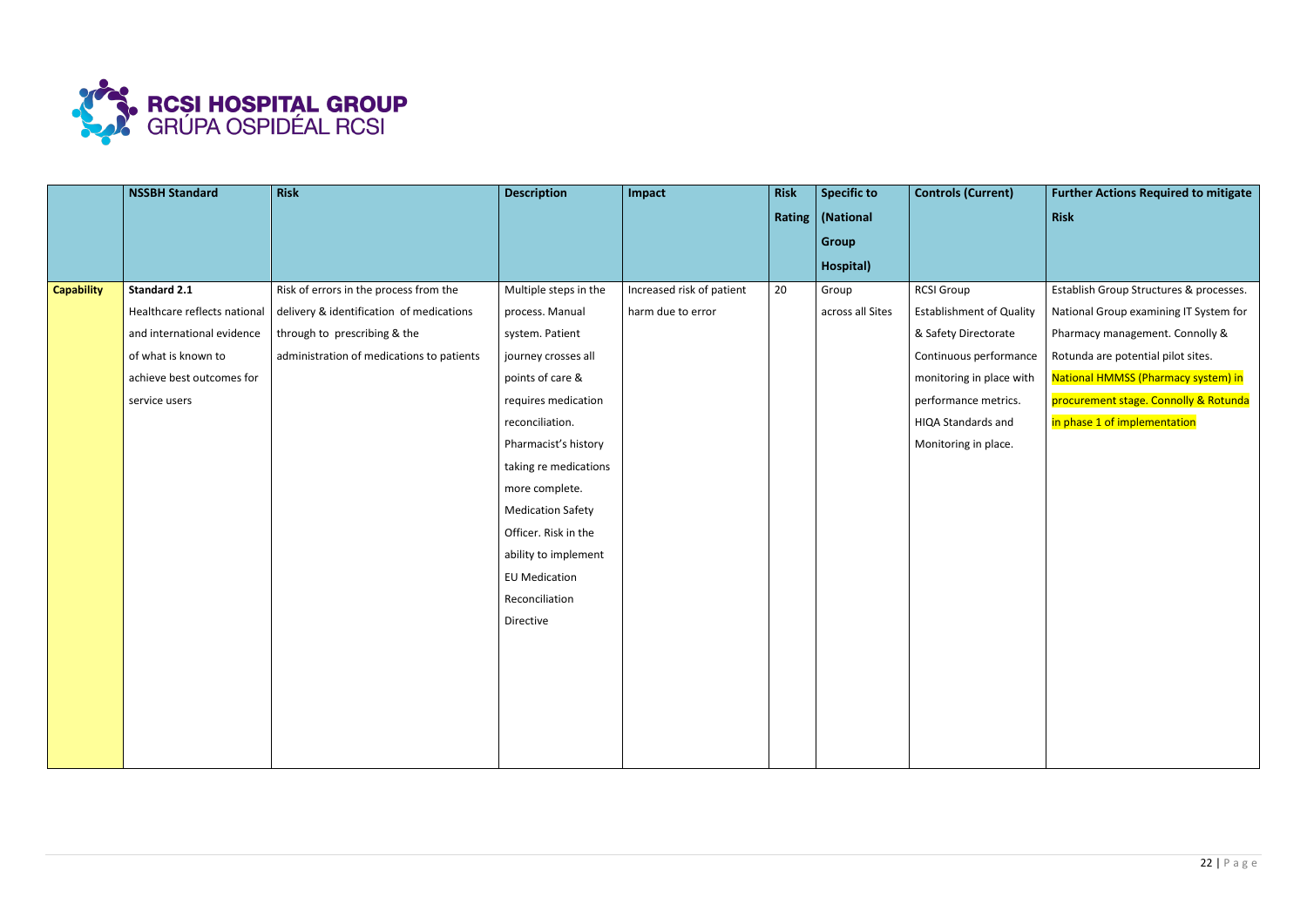

|                 | <b>NSSBH Standard</b>       | <b>Risk</b>                               | <b>Description</b>       | Impact                       | <b>Risk</b> | <b>Specific to</b> | <b>Controls (Current)</b>   | <b>Further Actions Required to mitigate</b> |
|-----------------|-----------------------------|-------------------------------------------|--------------------------|------------------------------|-------------|--------------------|-----------------------------|---------------------------------------------|
|                 |                             |                                           |                          |                              |             | Rating   (National |                             | <b>Risk</b>                                 |
|                 |                             |                                           |                          |                              |             | <b>Group</b>       |                             |                                             |
|                 |                             |                                           |                          |                              |             | Hospital)          |                             |                                             |
| <b>Capacity</b> | <b>Standard 2.7</b>         | Inadequate physical infrastructure across | Aged Buildings. Lack     | Risk to the delivery of safe | 16          | <b>RCSI HG</b>     | <b>HSE Risk Register</b>    | Preventative maintenance programme          |
|                 | Healthcare is provided in a | sites.                                    | of patient privacy,      | patient care due to          |             |                    | outlines Group CEO's will   | Capital Development programme               |
|                 | physical environment that   |                                           | insufficient isolation   | inadequate physical          |             |                    | prioritise essential        | Plan for new Rotunda build on Connolly      |
|                 | supports the delivery of    |                                           | facilities, and lack of  | infrastructure across sites. |             |                    | infrastructural works       | campus.                                     |
|                 | high quality safe and       |                                           | space between beds       |                              |             |                    | Plan for new Rotunda        |                                             |
|                 | reliable care and protects  |                                           | insufficient critical    |                              |             |                    | <b>Build</b>                |                                             |
|                 | the health & welfare of     |                                           | care facilities. General |                              |             |                    | Health & Safety, Risk       |                                             |
|                 | service users.              |                                           | deterioration            |                              |             |                    | assessments, planned        |                                             |
|                 |                             |                                           | /plumbing capacity /     |                              |             |                    | maintenance, ongoing        |                                             |
|                 |                             |                                           | electrical capacity /    |                              |             |                    | work to maintain. Phase     |                                             |
|                 |                             |                                           | infection risk/listed    |                              |             |                    | 2 build OLOL 3 wards        |                                             |
|                 |                             |                                           | building (Rotunda) /     |                              |             |                    | opened. Extra capacity in   |                                             |
|                 |                             |                                           | cost of upkeep.          |                              |             |                    | place across sites to       |                                             |
|                 |                             |                                           |                          |                              |             |                    | support implementation      |                                             |
|                 |                             |                                           |                          |                              |             |                    | of <b>IPC Standards</b>     |                                             |
| <b>Capacity</b> | <b>Standard 5.2</b>         | Conflicting & confusing governance        | <b>HSE &amp; Group</b>   | Clear governance             | 20          | Group              | SLA in place.               | Removal of ambiguity in terms of            |
|                 | Service providers have      | structures in the HSE & Hospital Groups.  | Structures undergoing    | structures support the       |             |                    | <b>RICO and Slaintecare</b> | control.                                    |
|                 | formalised governance       |                                           | alteration               | delivery of safe patient     |             |                    | announcements.              |                                             |
|                 | arrangements for assuring   |                                           | simultaneously.          | care                         |             |                    | Engagement &                |                                             |
|                 | the delivery of high        |                                           | 2 Voluntary Hospitals    |                              |             |                    | Implementation awaited      |                                             |
|                 | quality, safe and reliable  |                                           | in the HG with Boards    |                              |             |                    |                             |                                             |
|                 | healthcare.                 |                                           | in place.                |                              |             |                    |                             |                                             |
|                 |                             |                                           |                          |                              |             |                    |                             |                                             |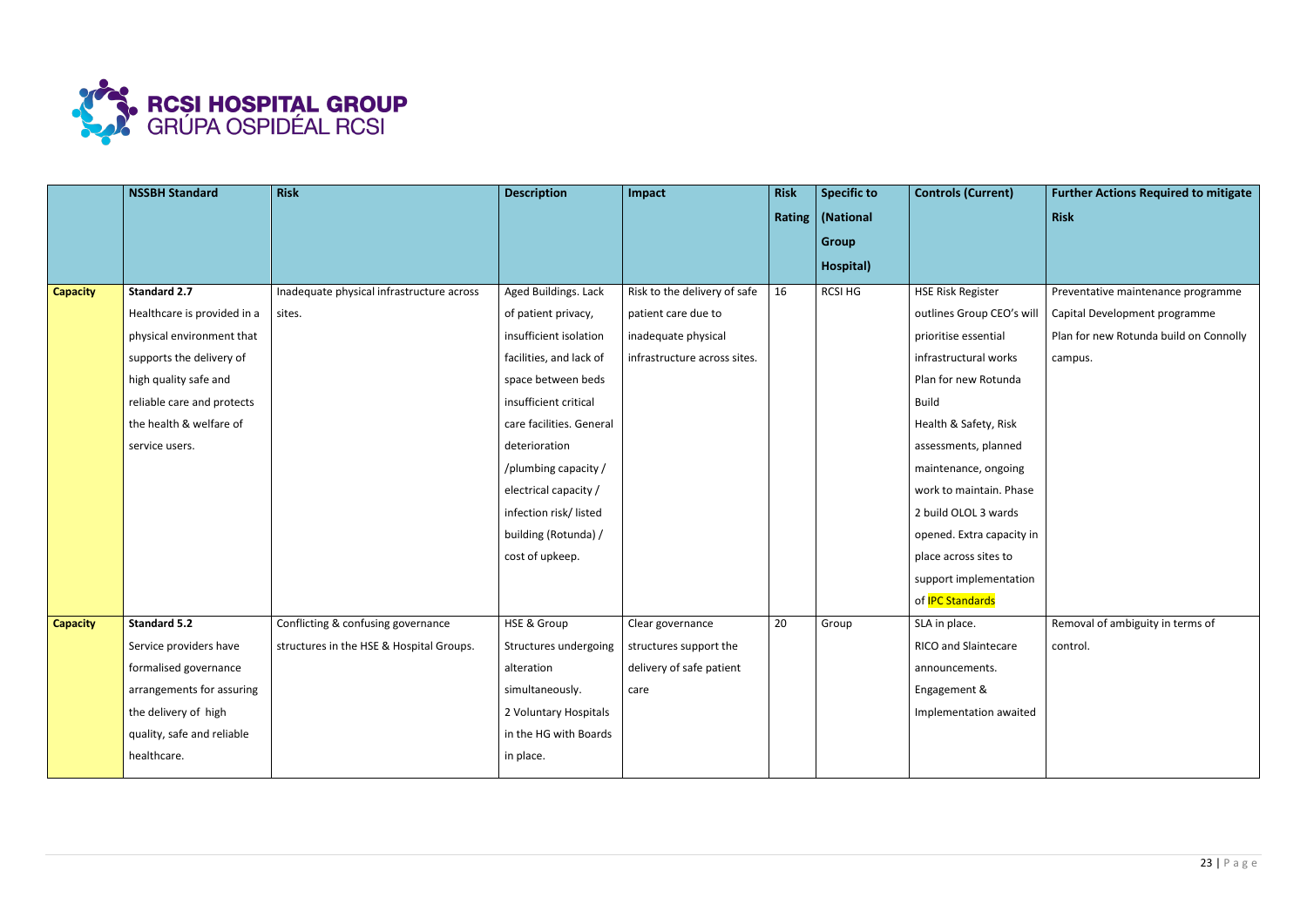

|                   | <b>NSSBH Standard</b>      | <b>Risk</b>                                  | <b>Description</b>   | Impact                      | <b>Risk</b> | <b>Specific to</b> | <b>Controls (Current)</b>  | <b>Further Actions Required to mitigate</b> |
|-------------------|----------------------------|----------------------------------------------|----------------------|-----------------------------|-------------|--------------------|----------------------------|---------------------------------------------|
|                   |                            |                                              |                      |                             |             | Rating   (National |                            | Risk                                        |
|                   |                            |                                              |                      |                             |             | Group              |                            |                                             |
|                   |                            |                                              |                      |                             |             | Hospital)          |                            |                                             |
| <b>Capability</b> | <b>Standard 3.2</b>        | There is a risk to the quality & safety of   | EWS, PEWS & IMEWS    | Potential adverse           | 12          | All Sites          | EWS                        | Clearly defined mode of evaluation &        |
|                   | Service providers monitor  | services provided to all patients including, | in place requires    | outcomes including death    |             |                    | <b>PEWS (Training</b>      | audit of the agreed & documented care       |
|                   | and learn from information | pregnant women and children at risk of       | consistent audit &   | for critically ill patients |             |                    | underway)                  | pathways                                    |
|                   | relevant                   | clinical deterioration for any reason        | Monitoring via nurse |                             |             |                    | IMEWS in place.            |                                             |
|                   | to the provision of safe   | including sepsis                             | metrics.             |                             |             |                    | Monitored by HG.           |                                             |
|                   | services and actively      |                                              |                      |                             |             |                    | EWS Audit.                 |                                             |
|                   | promote learning           |                                              |                      |                             |             |                    | Sepsis 6 Programme         |                                             |
|                   | Both internally and        |                                              |                      |                             |             |                    | HSEland -eLearning         |                                             |
|                   | externally.                |                                              |                      |                             |             |                    | sepsis programme.          |                                             |
|                   |                            |                                              |                      |                             |             |                    | Performance metric to      |                                             |
|                   |                            |                                              |                      |                             |             |                    | monitor training in place. |                                             |
|                   |                            |                                              |                      |                             |             |                    | HG Lead in place for       |                                             |
|                   |                            |                                              |                      |                             |             |                    | <b>EWS/PEWS/IMES &amp;</b> |                                             |
|                   |                            |                                              |                      |                             |             |                    | <b>Sepsis</b>              |                                             |
|                   |                            |                                              |                      |                             |             |                    |                            |                                             |
|                   |                            |                                              |                      |                             |             |                    |                            |                                             |
|                   |                            |                                              |                      |                             |             |                    |                            |                                             |
|                   |                            |                                              |                      |                             |             |                    |                            |                                             |
|                   |                            |                                              |                      |                             |             |                    |                            |                                             |
|                   |                            |                                              |                      |                             |             |                    |                            |                                             |
|                   |                            |                                              |                      |                             |             |                    |                            |                                             |
|                   |                            |                                              |                      |                             |             |                    |                            |                                             |
|                   |                            |                                              |                      |                             |             |                    |                            |                                             |
|                   |                            |                                              |                      |                             |             |                    |                            |                                             |
|                   |                            |                                              |                      |                             |             |                    |                            |                                             |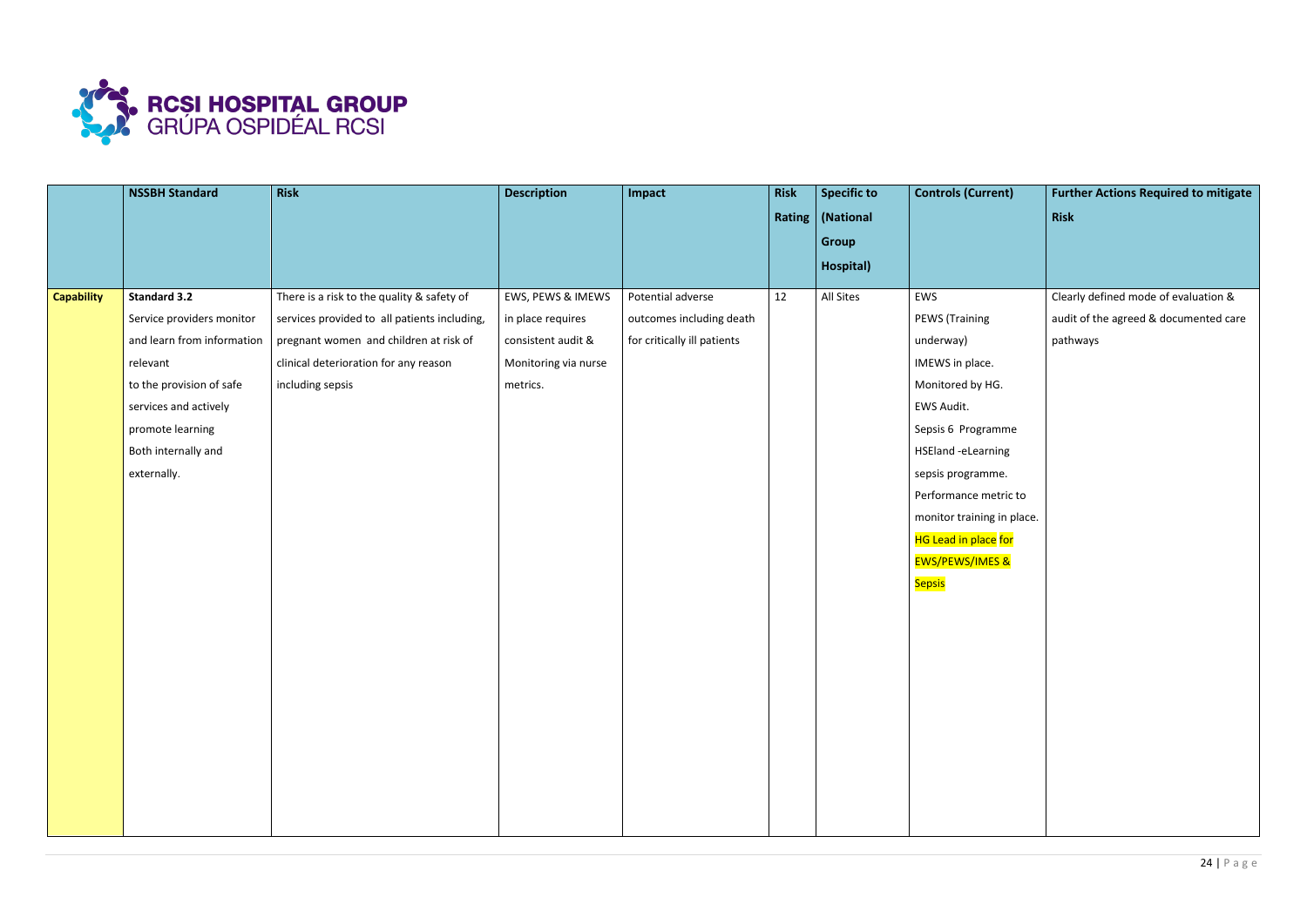

|                   | <b>NSSBH Standard</b>                  | <b>Risk</b>                                   | <b>Description</b>    | Impact                      | <b>Risk</b> | <b>Specific to</b> | <b>Controls (Current)</b>    | <b>Further Actions Required to mitigate</b> |
|-------------------|----------------------------------------|-----------------------------------------------|-----------------------|-----------------------------|-------------|--------------------|------------------------------|---------------------------------------------|
|                   |                                        |                                               |                       |                             |             | Rating   (National |                              | <b>Risk</b>                                 |
|                   |                                        |                                               |                       |                             |             | <b>Group</b>       |                              |                                             |
|                   |                                        |                                               |                       |                             |             | Hospital)          |                              |                                             |
| <b>Capacity</b>   | <b>Standard 8.1</b>                    | Inability to ensure the timely sharing of     | Poor ICT              | Inability to share          | 12          | Group/All          | Set of Quality & Safety      | Implement a common ICT System across        |
|                   | Service providers use                  | actual & potential clinical risk information, | Infrastructure within | recommendations from        |             | Hospitals          | <b>Performance Metrics</b>   | the Group                                   |
|                   | information as a resource              | analysis & trending data                      | and across Hospitals  | complaints, reviews,        |             |                    | now published & used at      |                                             |
|                   | in planning,                           |                                               |                       | SRE's, national data &      |             |                    | Performance meetings         |                                             |
|                   | delivering, managing and               |                                               |                       | audit which may be utilised |             |                    | across the HG. SIMF          |                                             |
|                   | improving the quality,                 |                                               |                       | to improve patient safety   |             |                    | Women's & Children's         |                                             |
|                   | safety and                             |                                               |                       |                             |             |                    | Health established &         |                                             |
|                   | reliability of healthcare              |                                               |                       |                             |             |                    | utilising performance        |                                             |
|                   |                                        |                                               |                       |                             |             |                    | metrics. Surgical SIMF in    |                                             |
|                   |                                        |                                               |                       |                             |             |                    | place. Medical SIMF          |                                             |
|                   |                                        |                                               |                       |                             |             |                    | commenced. Medical           |                                             |
|                   |                                        |                                               |                       |                             |             |                    | alert system in place in     |                                             |
|                   |                                        |                                               |                       |                             |             |                    | RCSI HG Connolly listed      |                                             |
|                   |                                        |                                               |                       |                             |             |                    | for IT Replacement 2019.     |                                             |
|                   |                                        |                                               |                       |                             |             |                    | OLOL implementing QMS        |                                             |
|                   |                                        |                                               |                       |                             |             |                    | in October 2019. Clinical    |                                             |
|                   |                                        |                                               |                       |                             |             |                    | Safety Alert System in       |                                             |
|                   |                                        |                                               |                       |                             |             |                    | place via SIMFs              |                                             |
| <b>Capability</b> | Standard 1.9                           | Patients and public not fully educated and    | Lack of education &   | Lack of knowledge           | 16          | Group/All          | Patient information          | Progress a patient engagement and           |
| <b>Culture</b>    | Service Users are                      | informed regarding health, wellbeing &        | empowerment for       | impacting on health         |             | Hospitals          | <b>Specialist Staff</b>      | empowerment programme focuses on            |
|                   | supported in maintaining $\&$   safety |                                               | patients in           | outcomes across patient     |             |                    | <b>Health Promotion</b>      | chronic disease management, health          |
|                   | Improving their own health             |                                               | maintaining &         | groups                      |             |                    | <b>Healthy Ireland Group</b> | promotion, wellness                         |
|                   | & wellbeing                            |                                               | managing their own    |                             |             |                    | Each site has a Patient      |                                             |
|                   |                                        |                                               | health & wellbeing.   |                             |             |                    | Discharge Folder Project.    |                                             |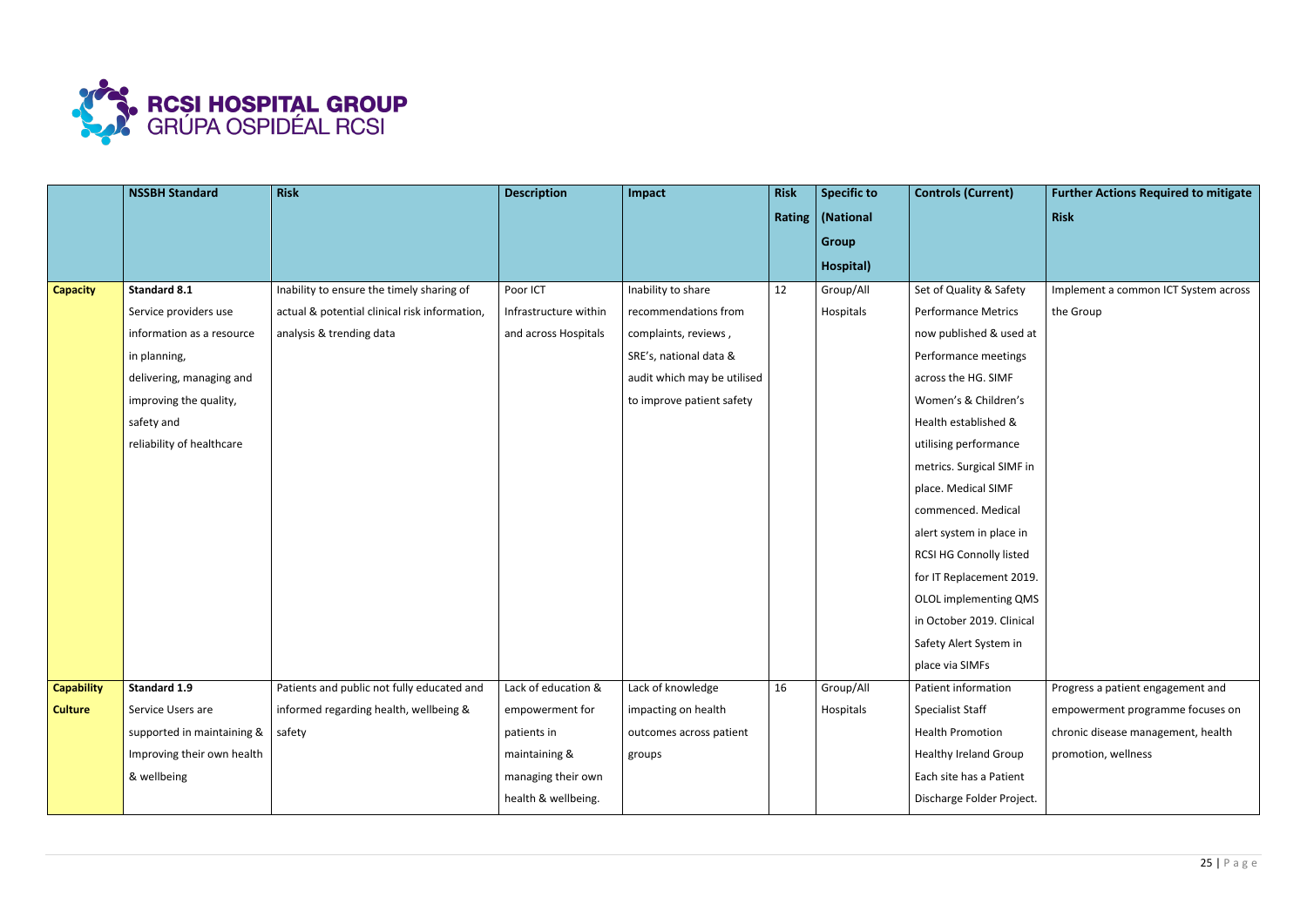

|                   | <b>NSSBH Standard</b>       | <b>Risk</b>                                | <b>Description</b>      | Impact                    | <b>Risk</b> | <b>Specific to</b> | <b>Controls (Current)</b>    | <b>Further Actions Required to mitigate</b> |
|-------------------|-----------------------------|--------------------------------------------|-------------------------|---------------------------|-------------|--------------------|------------------------------|---------------------------------------------|
|                   |                             |                                            |                         |                           |             | Rating   (National |                              | Risk                                        |
|                   |                             |                                            |                         |                           |             | Group              |                              |                                             |
|                   |                             |                                            |                         |                           |             | Hospital)          |                              |                                             |
| <b>Capability</b> | <b>Standard 3.1</b>         | Absence of a structured proactive clinical | Lack of proactive audit | Reduced accurate          | 12          | Group/All          | <b>NOCA</b>                  | Progress implementation across HG.          |
|                   | Service Providers protect   | audit programme to inform safe & effective | means there is a        | systematic, rigorous data |             | Hospitals          | RCSI HG Performance          |                                             |
|                   | service users from the risk | care.                                      | deficit of information  | to improve safe patient   |             |                    | Metrics                      |                                             |
|                   | of harm associated with     |                                            | to support the process  | care.                     |             |                    | M&M Data                     |                                             |
|                   | the design and delivery of  |                                            | & outcomes of care.     |                           |             |                    | Audit takes place in         |                                             |
|                   | healthcare services.        |                                            |                         |                           |             |                    | varied degrees across        |                                             |
|                   |                             |                                            |                         |                           |             |                    | sites.                       |                                             |
|                   |                             |                                            |                         |                           |             |                    | Audit lead in place. Audit   |                                             |
|                   |                             |                                            |                         |                           |             |                    | staff in place across sites. |                                             |
|                   |                             |                                            |                         |                           |             |                    | A number of HG audits        |                                             |
|                   |                             |                                            |                         |                           |             |                    | underway.                    |                                             |
|                   |                             |                                            |                         |                           |             |                    | Senior Incident              |                                             |
|                   |                             |                                            |                         |                           |             |                    | Management Fora-             |                                             |
|                   |                             |                                            |                         |                           |             |                    | Audits                       |                                             |
|                   |                             |                                            |                         |                           |             |                    | Clinical Audit day May       |                                             |
|                   |                             |                                            |                         |                           |             |                    | 22.                          |                                             |
|                   |                             |                                            |                         |                           |             |                    |                              |                                             |
|                   |                             |                                            |                         |                           |             |                    |                              |                                             |
|                   |                             |                                            |                         |                           |             |                    |                              |                                             |
|                   |                             |                                            |                         |                           |             |                    |                              |                                             |
|                   |                             |                                            |                         |                           |             |                    |                              |                                             |
|                   |                             |                                            |                         |                           |             |                    |                              |                                             |
|                   |                             |                                            |                         |                           |             |                    |                              |                                             |
|                   |                             |                                            |                         |                           |             |                    |                              |                                             |
|                   |                             |                                            |                         |                           |             |                    |                              |                                             |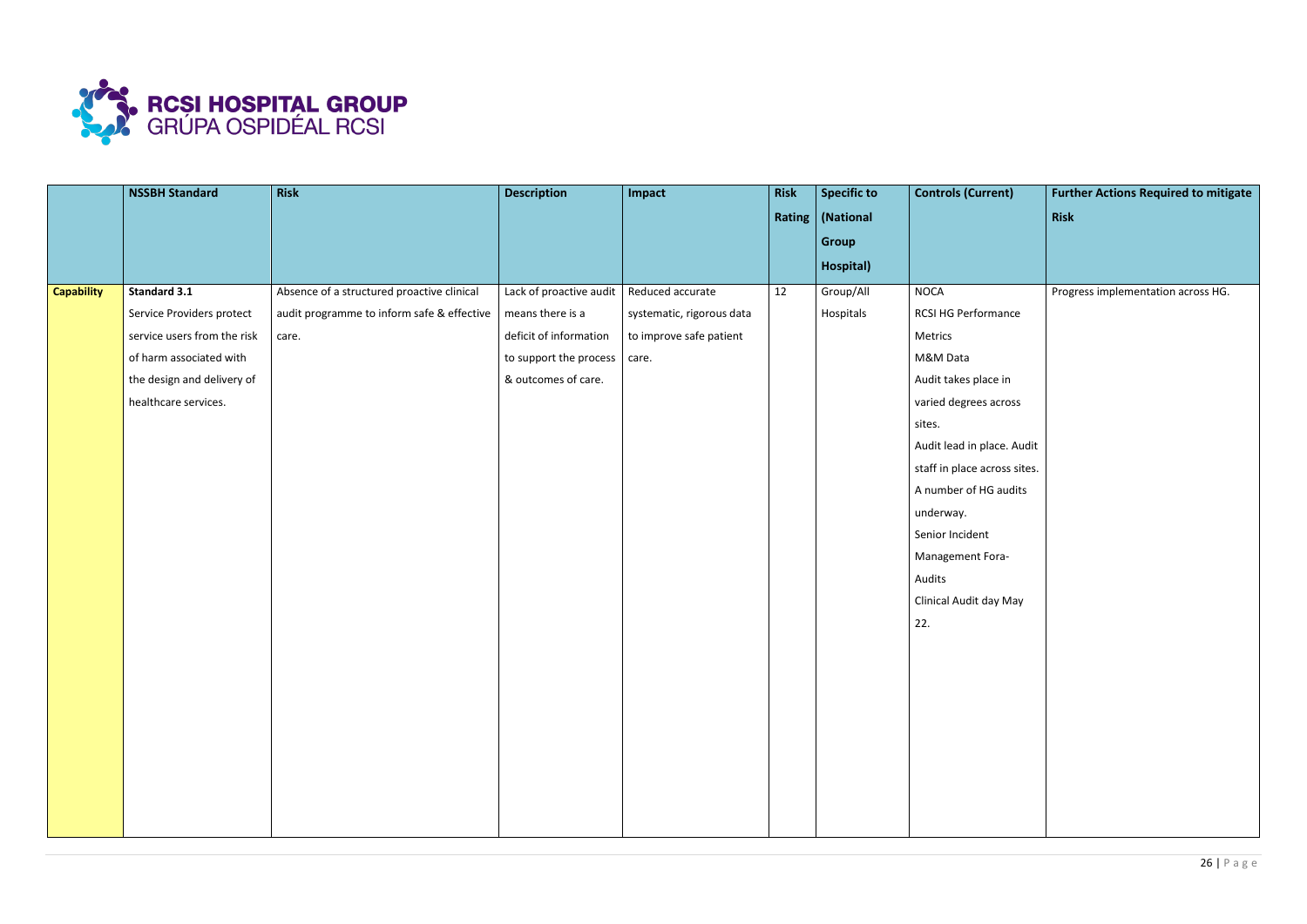

|                       | <b>NSSBH Standard</b>       | <b>Risk</b>                                   | <b>Description</b>      | Impact                       | <b>Risk</b> | <b>Specific to</b> | <b>Controls (Current)</b> | <b>Further Actions Required to mitigate</b> |
|-----------------------|-----------------------------|-----------------------------------------------|-------------------------|------------------------------|-------------|--------------------|---------------------------|---------------------------------------------|
|                       |                             |                                               |                         |                              |             | Rating   (National |                           | <b>Risk</b>                                 |
|                       |                             |                                               |                         |                              |             | Group              |                           |                                             |
|                       |                             |                                               |                         |                              |             | Hospital)          |                           |                                             |
|                       |                             |                                               |                         |                              |             |                    |                           |                                             |
| <b>Culture</b>        | <b>Standard 5.6</b>         | A rigid hierarchical, bureaucratic culture    | Blame, Fear, Patients   | There is a potential for     | 20          | National           | National / Group          | Development of a long term strategic        |
|                       | Leaders at all levels       | across healthcare                             | & Staff are not         | underreporting of patient    |             |                    | /Hospitals                | approach to organisational change &         |
|                       | promote and strengthen a    |                                               | empowered to speak      | harm. Potential for error or |             |                    | NIMS Reporting Systems,   | development in healthcare                   |
|                       | culture of                  |                                               | up on matters relating  | harm to be ignored or not    |             |                    | Regulatory Bodies,        |                                             |
|                       | Quality and Safety          |                                               | to the safety of        | adequately addressed         |             |                    | Inspections               |                                             |
|                       | throughout the service.     |                                               | patients & staff        |                              |             |                    | Quality and Safety        |                                             |
|                       |                             |                                               |                         |                              |             |                    | Directorate in place.     |                                             |
|                       |                             |                                               |                         |                              |             |                    | Quality and Safety &      |                                             |
|                       |                             |                                               |                         |                              |             |                    | <b>Complaints Team</b>    |                                             |
|                       |                             |                                               |                         |                              |             |                    | Meetings and training in  |                                             |
|                       |                             |                                               |                         |                              |             |                    | place. SIMF Structure in  |                                             |
|                       |                             |                                               |                         |                              |             |                    | place                     |                                             |
|                       |                             |                                               |                         |                              |             |                    | AAR Training and          |                                             |
|                       |                             |                                               |                         |                              |             |                    | programme in place        |                                             |
|                       |                             |                                               |                         |                              |             |                    | Schwartz Rounds in place  |                                             |
| <b>Capacity &amp;</b> | <b>Standard 2.2</b>         | Non availability of appropriate residential   | Non availability of     | Impact on the ability to     | 15          | This is a          | Placement in an acute     | Provision of appropriate residential        |
| <b>Capability</b>     | Care is planned and         | mental health facilities for children and     | appropriate             | safely place children being  |             | Hospital, Group    | hospital setting with one | mental health facilities nationally for     |
|                       | delivered to meet the       | vulnerable adults presenting to the Acute     | residential mental      | discharged from the Acute    |             | and National       | to one supervision.       | children with psychiatric conditions.       |
|                       | individual service          | Hospital setting with psychiatric conditions. | health facilities for   | Hospital setting.            |             | issue.             | <b>Staff Training in</b>  |                                             |
|                       | user's initial and ongoing  |                                               | children presenting to  |                              |             |                    | Children's First          |                                             |
|                       | assessed healthcare needs,  |                                               | the Acute Hospital      |                              |             |                    | compliance.               |                                             |
|                       | while taking account of the |                                               | setting with            |                              |             |                    | Process in place between  |                                             |
|                       | needs of other service      |                                               | psychiatric conditions. |                              |             |                    | <b>HSE &amp; TUSLA</b>    |                                             |
|                       | users.                      |                                               |                         |                              |             |                    |                           |                                             |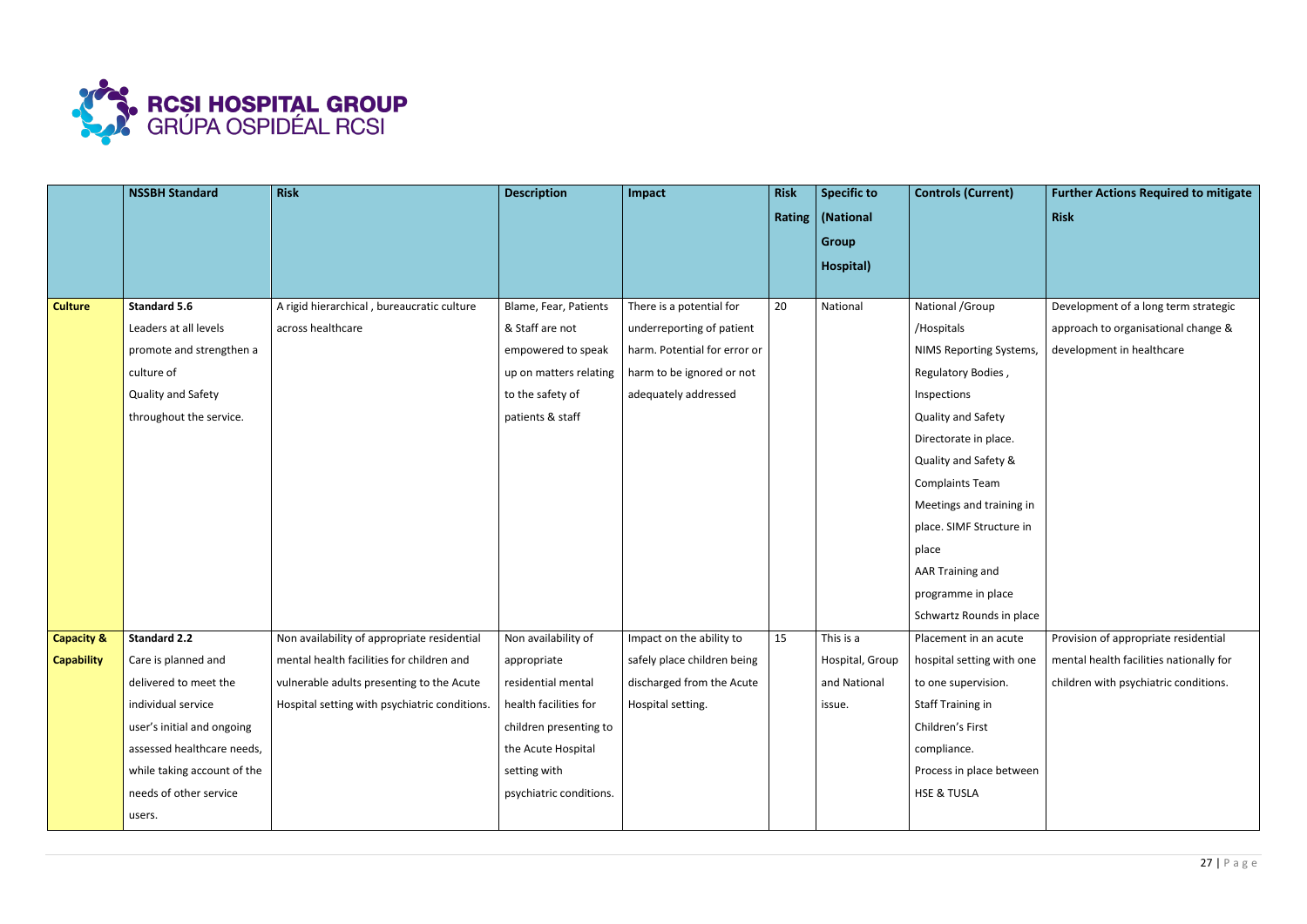

|                       | <b>NSSBH Standard</b>       | <b>Risk</b>                                  | <b>Description</b>       | Impact                       | <b>Risk</b> | <b>Specific to</b> | <b>Controls (Current)</b> | <b>Further Actions Required to mitigate</b> |
|-----------------------|-----------------------------|----------------------------------------------|--------------------------|------------------------------|-------------|--------------------|---------------------------|---------------------------------------------|
|                       |                             |                                              |                          |                              |             | Rating   (National |                           | <b>Risk</b>                                 |
|                       |                             |                                              |                          |                              |             | <b>Group</b>       |                           |                                             |
|                       |                             |                                              |                          |                              |             | Hospital)          |                           |                                             |
| <b>Capacity &amp;</b> | <b>Standard 2.2</b>         | Placement of Children who are ready to be    | Non availability of      | Children potentially         | 12          | This is a          | Placement in an acute     | Provision of appropriate foster care for    |
| <b>Capability</b>     | Care is planned and         | discharged to foster care in the Acute       | appropriate foster       | experience psycho social     |             | Hospital, Group    | hospital setting. Staff   | children who require this support. Full     |
|                       | delivered to meet the       | Hospital setting.                            | care for children who    | deprivation. Children are    |             | and National       | Training in Children's    | multidisciplinary supports outside          |
|                       | individual service          |                                              | are ready to be          | also at increased risk of    |             | issue.             | First compliance.         | working hours and at weekends.              |
|                       | user's initial and ongoing  |                                              | discharged from the      | nosocomial infection.        |             |                    |                           |                                             |
|                       | assessed healthcare needs,  |                                              | Acute Hospital setting.  |                              |             |                    |                           |                                             |
|                       | while taking account of the |                                              |                          |                              |             |                    |                           |                                             |
|                       | needs of other service      |                                              |                          |                              |             |                    |                           |                                             |
|                       | users.                      |                                              |                          |                              |             |                    |                           |                                             |
| <b>Capacity</b>       | <b>Standard 2.2</b>         | Non availability of psychiatric services for | Non availability of      | Children with moderate to    | 15          | This is a          | Current multidisciplinary | Provision of appropriate psychiatric        |
| and                   | Care is planned and         | children with moderate to severe learning    | appropriate              | severe learning disabilities |             | Hospital, Group    | team inputs. Staff        | services nationally for children with       |
| <b>Capability</b>     | delivered to meet the       | disabilities.                                | psychiatric services for | may not reach their full     |             | and National       | Training in Children's    | learning disabilities.                      |
|                       | individual service          |                                              | children presenting to   | potential. This impacts on   |             | issue.             | First compliance.         |                                             |
|                       | user's initial and ongoing  |                                              | the Acute Hospital       | children personally, on      |             |                    |                           |                                             |
|                       | assessed healthcare needs,  |                                              | setting with moderate    | their extended family and    |             |                    |                           |                                             |
|                       | while taking account of the |                                              | to severe learning       | on the wider society         |             |                    |                           |                                             |
|                       | needs of other service      |                                              | disabilities.            | including school.            |             |                    |                           |                                             |
|                       | users.                      |                                              |                          |                              |             |                    |                           |                                             |
|                       |                             |                                              |                          |                              |             |                    |                           |                                             |
|                       |                             |                                              |                          |                              |             |                    |                           |                                             |
|                       |                             |                                              |                          |                              |             |                    |                           |                                             |
|                       |                             |                                              |                          |                              |             |                    |                           |                                             |
|                       |                             |                                              |                          |                              |             |                    |                           |                                             |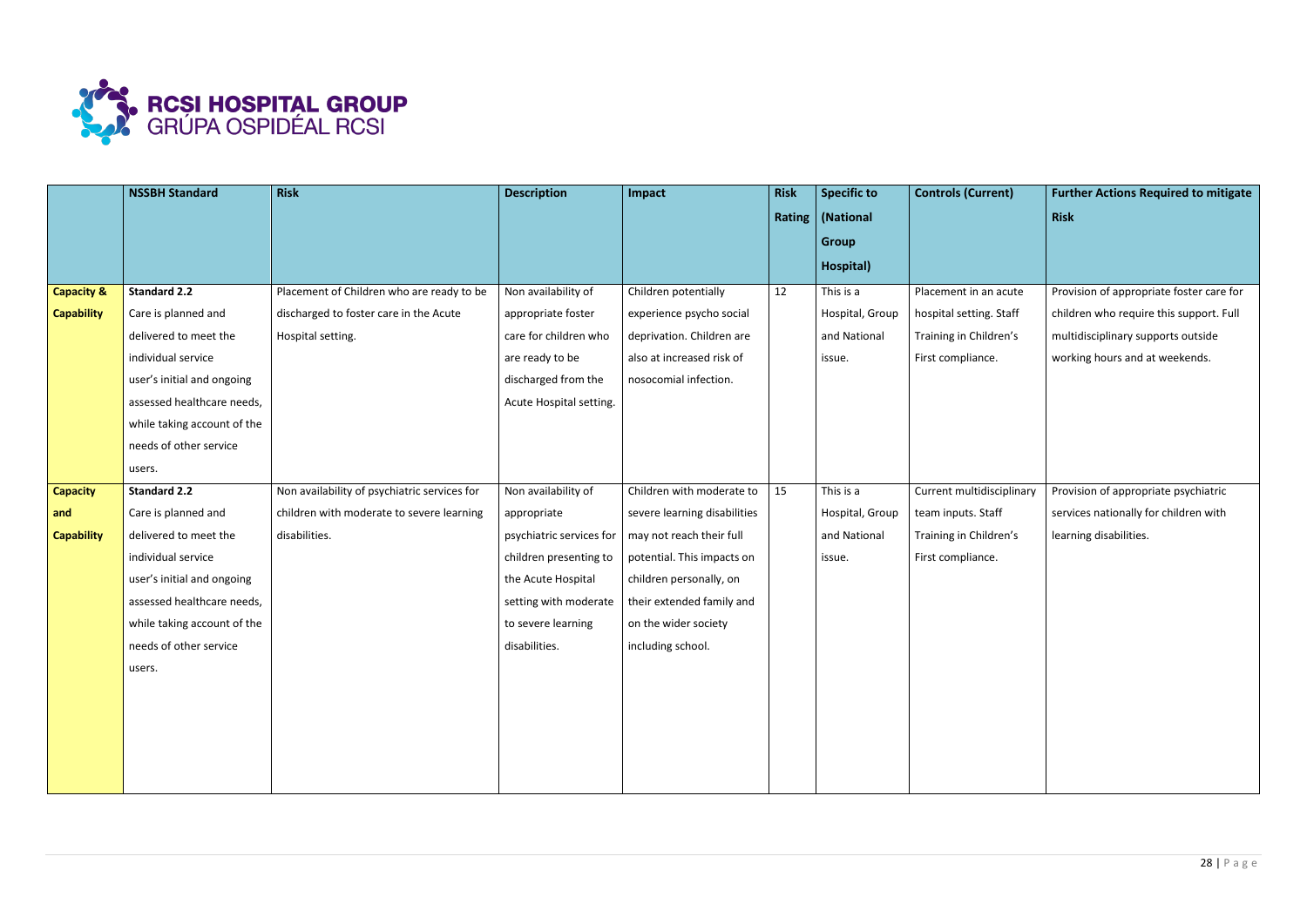

# **Deleted Risks**

|                        | <b>NSSBH Standard</b>     | <b>Risk</b>                                                                           | <b>Description</b>                                            | Impact                      | <b>Risk</b>   | <b>Specific to</b> | <b>Controls (Current)</b>                             | <b>Further Actions Required to</b>                    |
|------------------------|---------------------------|---------------------------------------------------------------------------------------|---------------------------------------------------------------|-----------------------------|---------------|--------------------|-------------------------------------------------------|-------------------------------------------------------|
|                        |                           |                                                                                       |                                                               |                             | <b>Rating</b> | (National          |                                                       | mitigate Risk                                         |
|                        |                           |                                                                                       |                                                               |                             |               | <b>Group</b>       |                                                       |                                                       |
|                        |                           |                                                                                       |                                                               |                             |               | Hospital)          |                                                       |                                                       |
| <b>Capacity</b><br>and | <b>Standard 8.1</b>       | The cyber-attack on HSE systems has                                                   | Inability to access and share                                 | Risk to safe patient care   | 16            | <b>Nationa</b>     | <b>Contingency plans in</b>                           | National response to rebuild systems                  |
| <b>Capability</b>      | Service providers use     | completely disrupted the ability to access                                            | Patient information. All<br>Clinical systems are              | due to the reduced ability  |               | Group              | place to use manual data                              | Revalidation exercise once systems re-<br>established |
|                        | information as a resource | all IT Systems across the service to varying                                          | impacted, limiting the                                        | to access, utilise and      |               | Hospitals          | <b>Risk rating all activities</b>                     |                                                       |
|                        | in planning,              | degrees. This includes PAS, Clinical, HR,                                             | information available to                                      | effectively share           |               |                    | based on the impact on                                |                                                       |
|                        | delivering, managing and  | <b>Finance and Risk Systems.</b>                                                      | clinicians when delivering                                    | necessary patient           |               |                    | patient safety.                                       |                                                       |
|                        | improving the quality,    | Where systems have returned the interface                                             | patient care.                                                 | <i>information</i>          |               |                    | <b>Tracking and rebooking of</b>                      |                                                       |
|                        | safety and                | between system remains problematic. The<br>reliance on the office of the CIO national | Inconsistent ability to access<br>relevant historical patient | Risk to the confidentiality |               |                    | all known patient<br>cancellations ongoing in         |                                                       |
|                        | reliability of healthcare | capacity to facilitate and manage interfaces                                          | data.                                                         | of staff information.       |               |                    | each site currently.                                  |                                                       |
|                        |                           | between systems & Hospitals is<br>problematic due to national service                 | Inconsistent ability to access                                | Impact on all business and  |               |                    | <b>Review of all charts of</b><br>patients who had an |                                                       |
|                        |                           | provision and individual governance                                                   | staff data.                                                   | risk functions.             |               |                    | endoscopy during the                                  |                                                       |
|                        |                           | arrangements. Ability to access historical<br>data remains problematic.               | <b>Potential impact on GDPR</b>                               | Unknown patient safety      |               |                    | cyberattack to quality<br>assure reports and follow   |                                                       |
|                        |                           |                                                                                       | compliance due to manual<br>controls.                         | impact due to use of        |               |                    | up                                                    |                                                       |
|                        |                           |                                                                                       | Where systems have                                            | manual systems, reduced     |               |                    |                                                       |                                                       |
|                        |                           |                                                                                       | returned the interface                                        | ability to share            |               |                    |                                                       |                                                       |
|                        |                           |                                                                                       | between systems remains                                       | information and reduced     |               |                    |                                                       |                                                       |
|                        |                           |                                                                                       | problematic.<br><b>Healthlink returned but</b>                | ability to share historical |               |                    |                                                       |                                                       |
|                        |                           |                                                                                       | inconsistent and unreliable.                                  | patient information.        |               |                    |                                                       |                                                       |
|                        |                           |                                                                                       | Due to volume of endoscopy<br>procedures progressed           | <b>Reduced capacity for</b> |               |                    |                                                       |                                                       |
|                        |                           |                                                                                       | during cyberattack<br>information now needs to                | inpatient & outpatients     |               |                    |                                                       |                                                       |
|                        |                           |                                                                                       | be uploaded to Endorad<br>where it will be accessible to      | leads to potential          |               |                    |                                                       |                                                       |
|                        |                           |                                                                                       | relevant clinicians                                           | cancellations and longer    |               |                    |                                                       |                                                       |
|                        |                           |                                                                                       |                                                               | wait times with impacts     |               |                    |                                                       |                                                       |
|                        |                           |                                                                                       |                                                               | on timely treatment &       |               |                    |                                                       |                                                       |
|                        |                           |                                                                                       |                                                               | diagnosis                   |               |                    |                                                       |                                                       |
|                        |                           |                                                                                       |                                                               |                             |               |                    |                                                       |                                                       |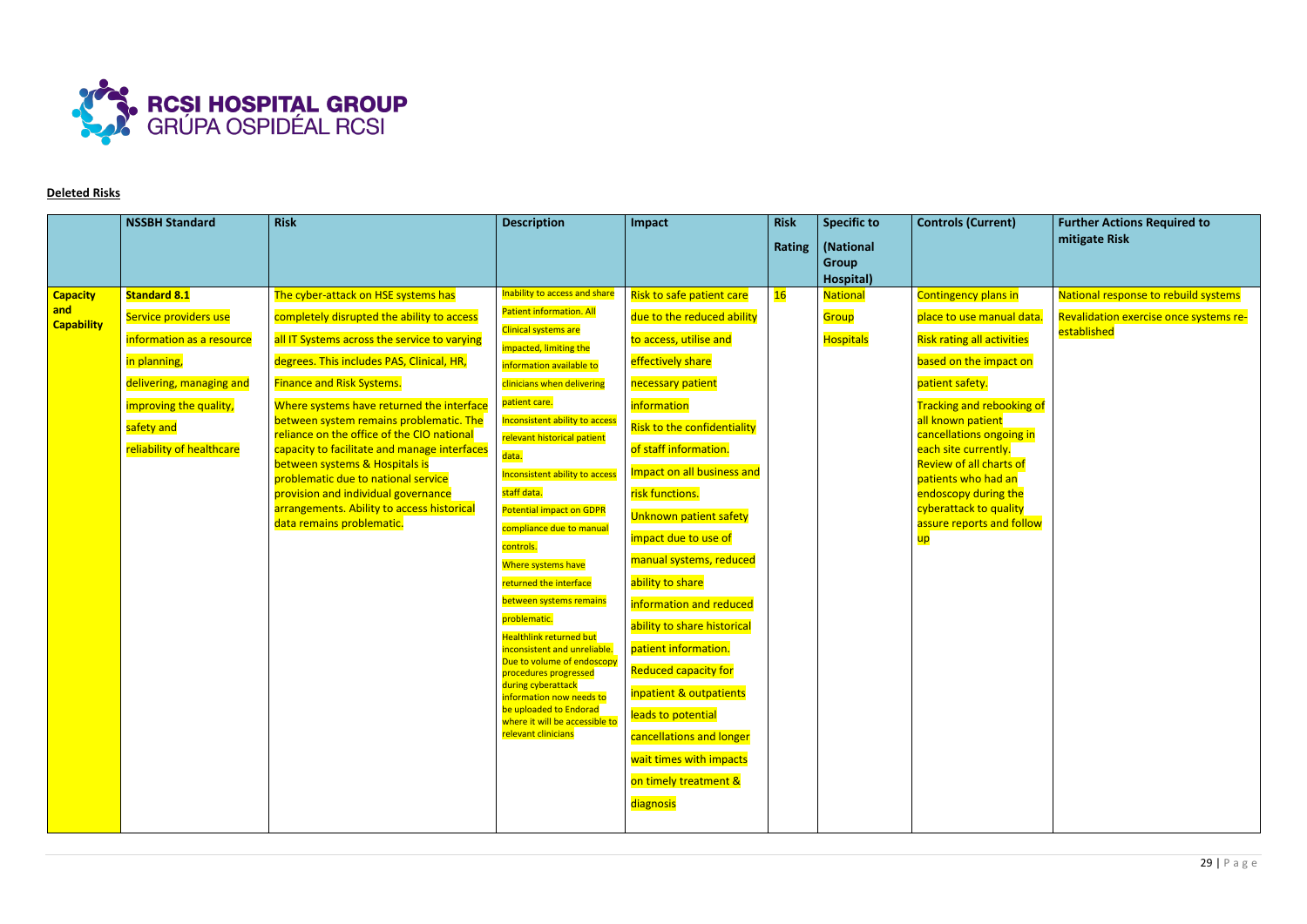

|                                             | <b>NSSBH Standard</b>                                                                                                                                            | <b>Risk</b>                                                                      | <b>Description</b>                                                                                                             | Impact                                                                        | <b>Risk</b> | <b>Specific to</b><br>Rating   (National<br><b>Group</b><br>Hospital) | <b>Controls (Current)</b>                                                                                                                                              | Further Actions Required to<br>mitigate Risk                 |
|---------------------------------------------|------------------------------------------------------------------------------------------------------------------------------------------------------------------|----------------------------------------------------------------------------------|--------------------------------------------------------------------------------------------------------------------------------|-------------------------------------------------------------------------------|-------------|-----------------------------------------------------------------------|------------------------------------------------------------------------------------------------------------------------------------------------------------------------|--------------------------------------------------------------|
| <b>Capacity</b><br>and<br><b>Capability</b> | Standard 3.1<br><b>Service Providers protect</b><br>service users from the risk<br>of harm associated with<br>the design and delivery of<br>healthcare services. | The potential impact of Brexit to the<br>delivery of health<br><mark>care</mark> | Reduced support for<br>equipment and<br>software.<br>Reduced access to<br>supplies, e.g.<br>medication and<br>nutritional aids | Reduced ability to provide<br>safe and effective patient<br><mark>care</mark> | 12          | <b>Group</b><br><b>Hospita</b>                                        | <b>National equipment and</b><br>procurement initiatives<br>underway<br><b>HSE Committee structure</b><br>in place<br><b>HSE Communication</b><br>Initiatives in place | Raise awareness. Ongoing information<br>as situation evolves |